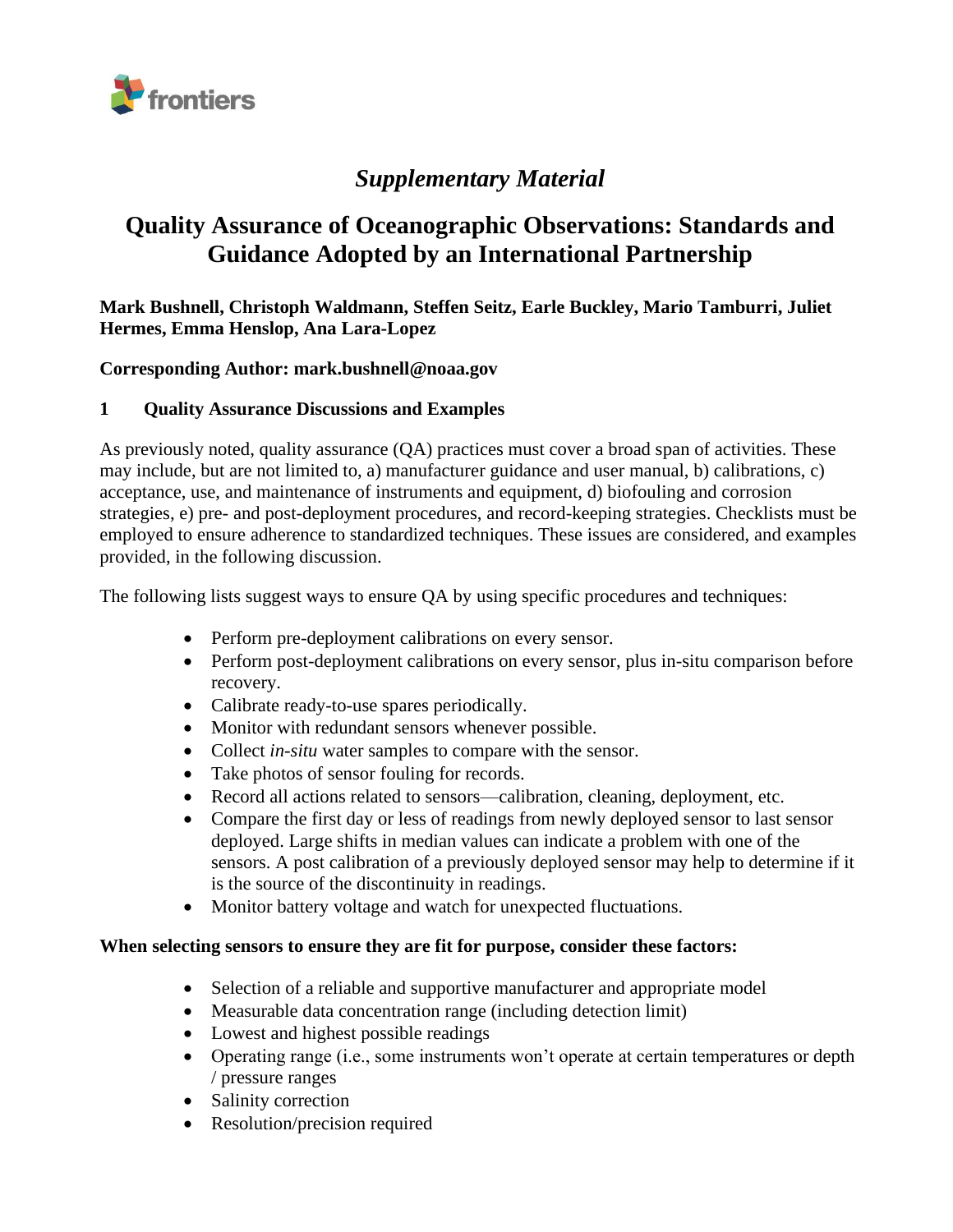- Sampling frequency how fast the sensor can take measurements
- Reporting frequency how often the sensor reports the data
- Response time of the sensor sensor  $lag$  time response
- Power source limitations
- Clock stability and timing issues
- Internal fault detection and error reporting capabilities

#### **When evaluating which specifications must be met:**

- State the expected accuracy.
- Determine how the sensor compared to the design specifications.
- Determine if sensor met those specifications.
- Determine whether the result is good enough (fit for purpose: data are adequate for nominal use as preliminary data).

#### **General comments regarding QA procedures:**

A diagram [\(http://www.ldeo.columbia.edu/~dale/dataflow/,](http://www.ldeo.columbia.edu/~dale/dataflow/) Dale Chayes, LDEO) provides a visual representation of proper QA procedures. These include:

- Require serial numbers and model ID from the supplier.
- Develop useful checklists and update them as needed.
- Do not assume the calibration is perfect (could be a calibration problem rather than a sensor problem).
- Keep good records of all related sensor calibrations and checks (e.g., conductivity and temperature).
- Use NIST-traceable standards or equivalent when conducting calibrations or calibration checks.
- Keep good maintenance records. Favor sensors that maintain an internal file of past calibration constants, which is very useful since it can be downloaded instead of transcribed manually, thus introducing human error.
- Plot calibration constants or deviations from a standard over time to determine if the sensor has a drift in one direction or another. A sudden change can indicate a problem with the sensor or the last calibration.
- Do not presume that anomalous values are always problems with a sensor. Compare measurements with other sensors to help determine if the reading is real; then examine the possibility of problems with a sensor.

Follow the manufacturer's recommendations and best practices established by knowledgeable users to ensure proper sampling techniques. For example, in a non-pumped sensor in a turbulent environment, bubbles can adhere to the surface of a sensor resulting in anomalous readings. Cycle the wipers or shutter before the reading to brush off the bubbles from the face of the instrument. For a pumped system in a turbulent environment, a degassing "Y" may limit bubbles adhering to the face of the sensor.

### **1.1 Manufacturer Guidance and User Manual**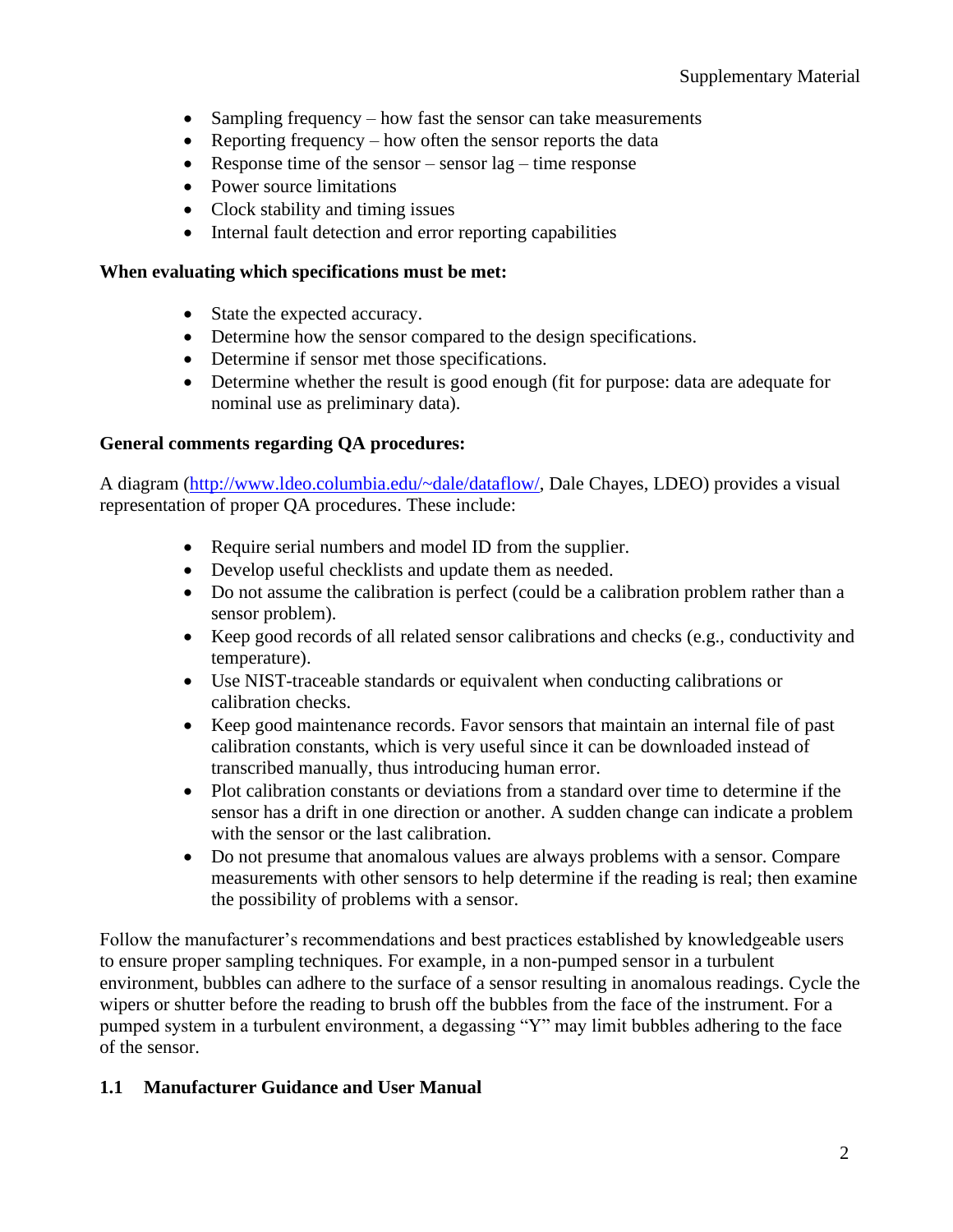Each manufacturer provides an instrument-specific user manual, and many also offer online support. Accessing online support is especially helpful for maintaining the latest updates to software, firmware, and hardware. Manufacturer guidance is essential but not sufficient in all cases. It is also important to communicate with others who have experience using a specific instrument—to share knowledge and learn from others.

## **1.2 Sensor Calibration**

Observations must be traceable to one or more accepted standards (such as the U.S. National Institute of Standards and Technology or NIST) through a calibration performed by the manufacturer and/or the operator. If the calibration is conducted by the manufacturer, the operator must also conduct some form of an acceptable calibration check.

An often-overlooked calibration or calibration check can be performed by choosing a consensus standard. For example, deriving the same answer (within acceptable levels of data precision or data uncertainty) from four different sensors of four different manufacturers, preferably utilizing several different technologies, constitutes an acceptable check. Because of the trend toward corporate acquisitions and mergers, those wishing to employ a consensus standard should ensure that the different manufacturers are truly independent.

The following principles apply to calibrations efforts:

- All equipment that affects the quality of test results is calibrated according to the minimum frequency suggested by the manufacturer, by regulation, by method, or as needed.
- These calibrations are traceable to international standards of measurement where available over the entire range of use.
- All equipment is calibrated or checked before being placed into use.
- Intermediate calibration confirmation checks are performed to maintain confidence in the calibration status.
- Where calibrations give rise to a set of correction factors, these factors are communicated to operators and data users.
- If equipment is sent outside the operator's direct control for either maintenance or calibration, the function and calibration status of the equipment is checked upon return and shown to be satisfactory before the equipment is returned to service.
- A full calibration history is retained by the operator and made available to data users.

For equipment returned after calibration, the calibration certificates should be reviewed to ensure the calibration status (Table 1).

### **Table 1. Criteria for ensuring calibration status.**

| a statement of conformity to relevant specification after calibration/verification<br>(such as the manufactures specifications) |
|---------------------------------------------------------------------------------------------------------------------------------|
| item name, type, or description                                                                                                 |
| identification number                                                                                                           |
| location                                                                                                                        |
| calibration interval                                                                                                            |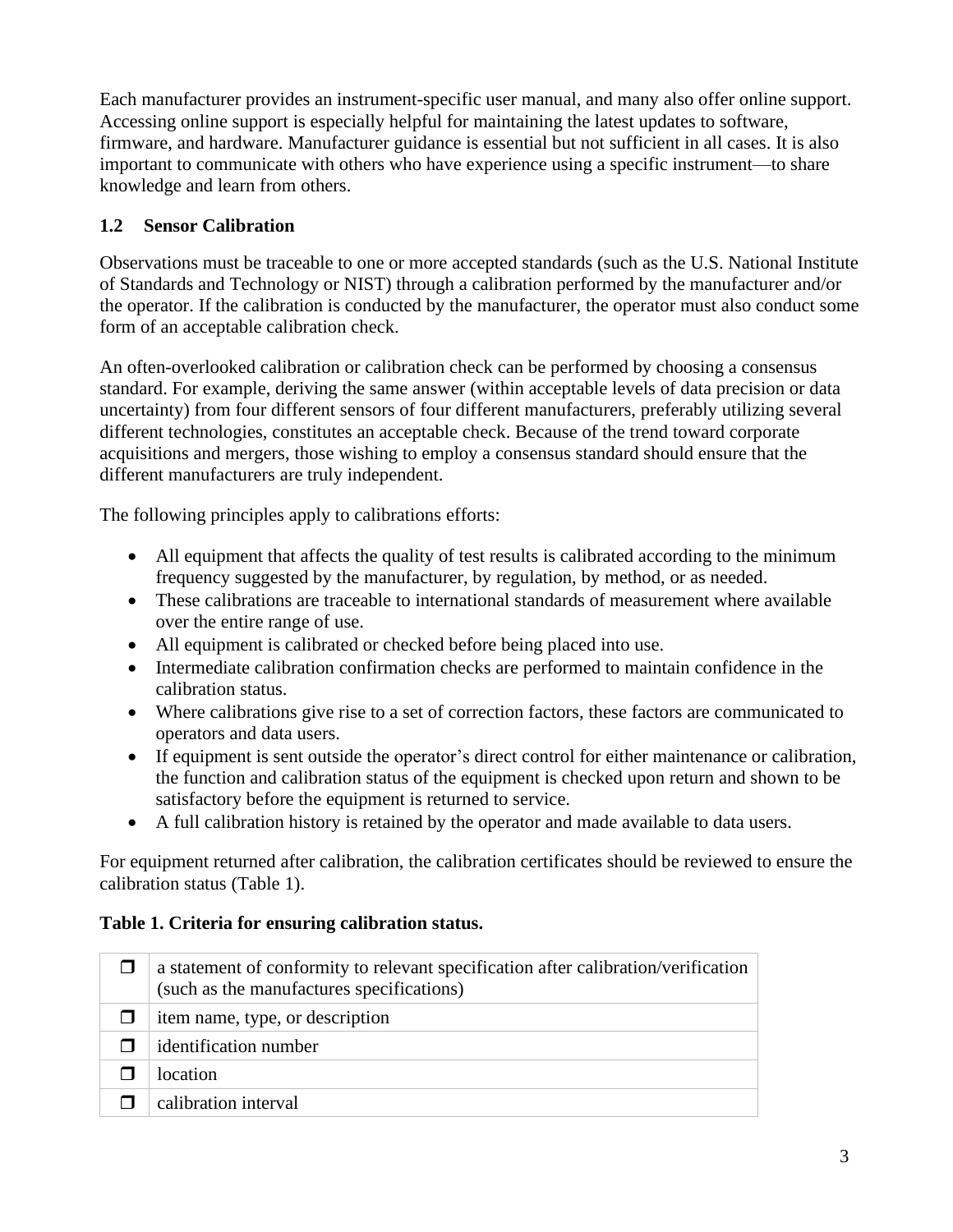| H            | calibration procedure used                                                                                                                             |
|--------------|--------------------------------------------------------------------------------------------------------------------------------------------------------|
|              | calibration source (both the standard used and the laboratory providing the<br>service)                                                                |
|              | date of calibration                                                                                                                                    |
| П            | corrections, conditions of use (including environmental conditions) necessary<br>to achieve the required performance                                   |
|              | specific results of each calibration, prior to adjustment or repair, if the item<br>was found out of tolerance                                         |
| $\mathbf{I}$ | details of any maintenance such as servicing, adjustments, repairs or<br>modifications carried out                                                     |
| H            | any limitations on use                                                                                                                                 |
|              | identification of person(s) performing the calibration                                                                                                 |
| П            | if accuracy of an item is described in a calibration report or certificate, a means<br>of traceability between that item and the report or certificate |
|              | accreditation logo                                                                                                                                     |

# **1.3 Acceptance, Use, and Maintenance of Instruments and Equipment**

The requirements for the acceptance, use, and maintenance of all field and laboratory instruments and equipment are found in the manufacturers' recommendations, instruction manuals, and field or laboratory Standard Operating Procedures. A list of recommended procedures for proper acceptance, maintenance, and use include:

- Manufacturers' manuals for each instrument and piece of equipment are located within proximity of the instrument.
- When new instruments are installed, the identification and the subsequent documentation for each installed item details normal operating instructions, routine user maintenance, preventive maintenance, and cleaning procedures.
- All equipment should be visually inspected daily for damage or dirt and repaired or cleaned if needed before use. If meters are stored for long periods (more than 1 week) without being used, they are calibrated and inspected at least weekly to keep them in good working order.
- No instrumentation or equipment is used until it is in a safe, reliable operational state.
- Equipment is operated only by authorized and trained personnel.
- Equipment and its associated reference materials are identified and labeled, marked, or qualified by calibration data to indicate their calibration status.
- Each item of equipment is uniquely identified, and records of performance checks, maintenance, and calibration results are maintained.
- All routine maintenance and non-routine repairs are documented and kept with the instrument/equipment. The information recorded includes the analyst's initials, date maintenance was performed, a description of the maintenance activity, and (if the maintenance was performed in response to a specific instrument performance problem) the result of retesting to demonstrate that the instrument was returned to acceptable standards prior to reuse.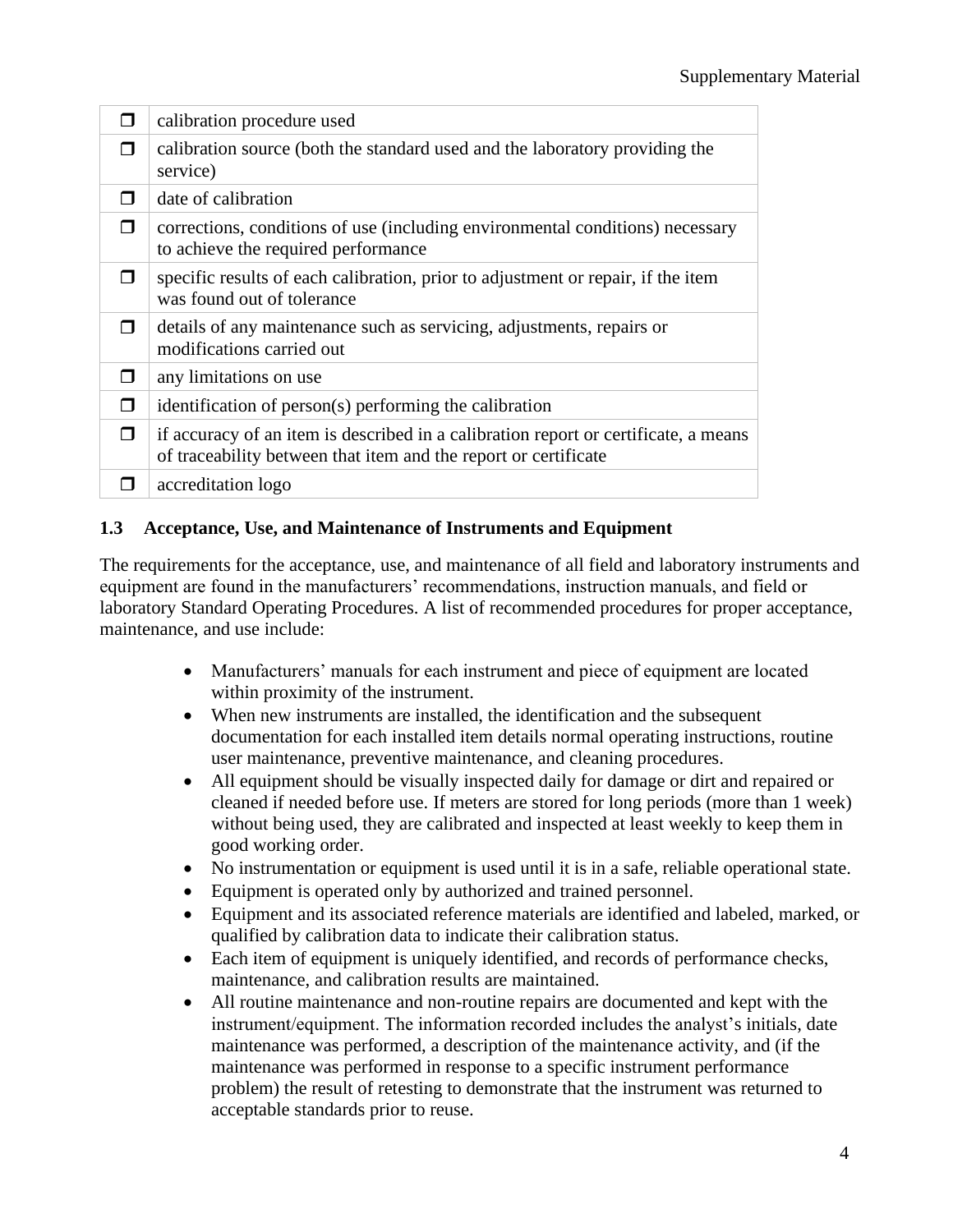• Equipment that has been subject to overloading or mishandling, has given suspect results, or has been shown to be defective or outside specifications needs to be taken out of service, isolated to prevent its use, or clearly labeled as being out of service. Out-of-service equipment must be calibrated or verified prior to use. Equipment is not returned to service until performance checks and verification have been performed and documented.

### **Biofouling/Corrosion Strategies**

In 1969 B.F Brown wrote "…in both wet corrosion and dry oxidation of alloys the processes are so complex that theory does not now have predictive capability for corrosion technology, and the technology must depend heavily – almost exclusively – upon enlightened empiricism." (Myers et al., 1969).

The electro-chemical reaction causing metallic corrosion can result in the detrimental wasting of critical components, or it can be employed to protect them using sacrificial anodes. While the science of corrosion is well understood, in practice it can be challenging. A change in the ambient conditions can result in surprising changes in corrosion. For example, if the surrounding seawater suddenly becomes anoxic, stainless steel elements will quickly corrode.

Operators are strongly encouraged to follow the manufacturers recommendations regarding sacrificial anodes and to document their use so that when unexpected corrosion does occur, they have a defensible argument.

Whenever dissimilar metals are electrically connected and immersed in water, the less noble metal will corrode. Consequently, the differing metals must be electrically isolated. Whenever possible, use of non-metallic elements is desired.

When coated metallic components are employed, any penetration of the coating may result in focused localized corrosion. For example, a fish bite penetrating the nylon jacket of a wire rope can cause a focal point for both corrosion and fatigue.

Biofouling is a frequent cause of sensor failure, so the following strategies may be useful for ameliorating the problem:

- Use anti-fouling paint with the highest copper content available (up to 75%) where permissible (but not on aluminum).
- Tributyltin oxide anti-foulant systems, often used in conjunction with a pumped system, are highly effective (e.g., Sea-Bird SBE 43)
- To help with post-deployment clean-up (but not as an anti-foulant), wrap the body of the sensor with clear packing tape for a small probe or plastic wrap for a large instrument, followed by polyvinyl chloride (PVC) pipe wrap tape. (This keeps the PVC tape from leaving a residue on the sensor.) Wrap the sensor body with copper tape (again, beware of aluminum).
- Coat with zinc oxide (Desitin ointment).
- Use brass door/window screen around opening to sensor. The combination of copper and zinc is a great anti-foulant and is significantly cheaper than copper screen.
- Remember that growth is sensor, depth, location, and season dependent.
- Maintain wipers on sensors per manufacturers' recommendation.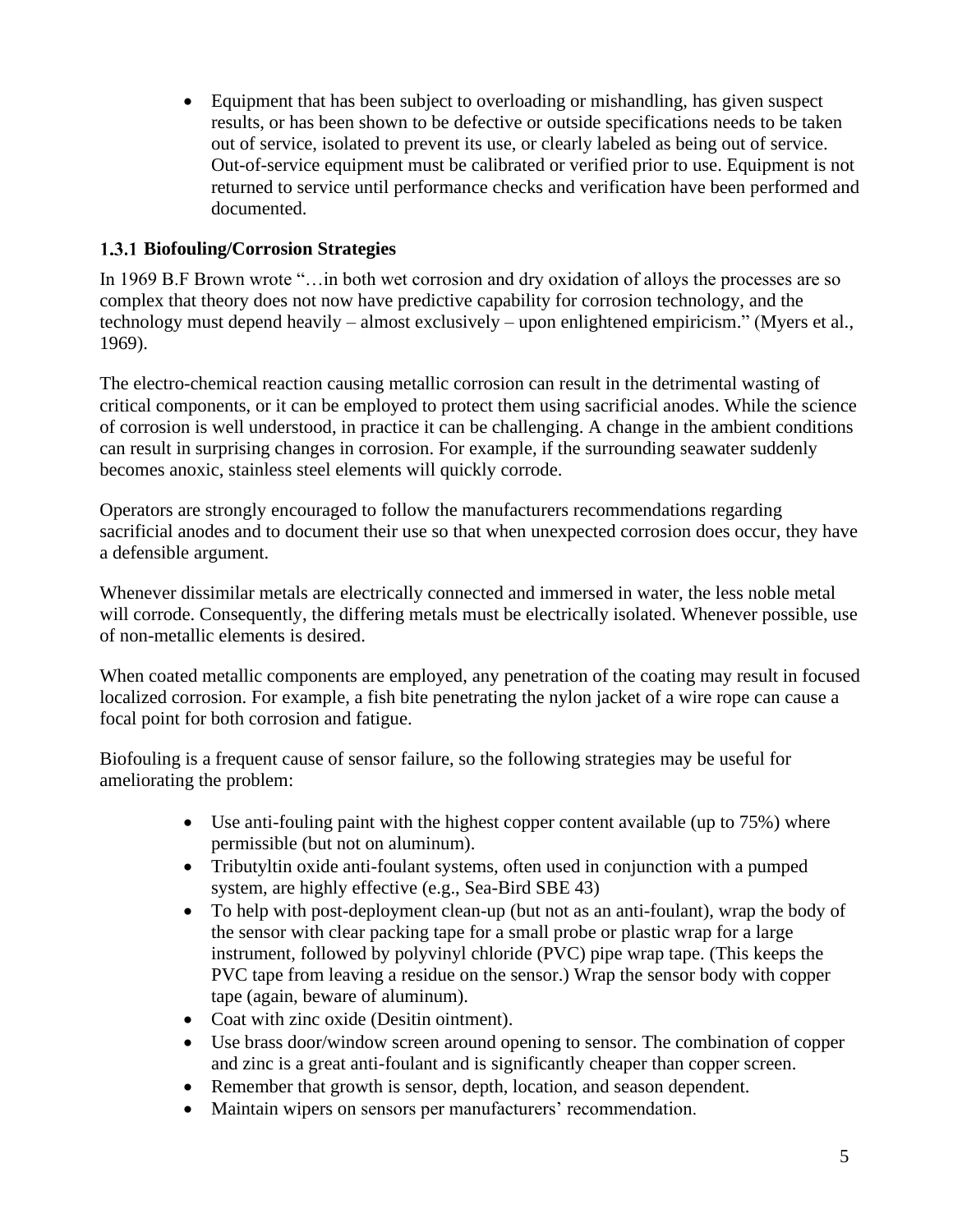- Flush out with chlorine gas pumped through the system. This technique requires a lot of battery power.
- Plan for routine changing or cleaning of sensor as necessary.
- Check with calibration facility regarding which anti-foulants will be handled (allowed) by the calibrators.
- Use copper plates as shutters, which keep the sensor open for limited time. This is ideal over wipers in oceanic environments with encrusting organisms like barnacles. Wipers may not work well for some applications, where sediment and particles that become embedded in the wipers can scratch the lens on optical sensors.
- Store the sensor in the dark when not in use.
- Avoid or isolate dissimilar metals.
- Maintain sacrificial anodes and ensure they are properly installed (good electrical contact).
- Maximize the use of non-metallic components.
- Use ultraviolet or UV-stabilized components that are not subject to sunlight degradation.
- Mount sensors vertically to minimize sediment buildup; employ filters for sensors with flow-through tubes.
- Where applicable, maintain sensor surfaces by gentle cleaning (e.g., using a baby toothbrush).
- Store the device above the surface between measurements.
- Use a pumped system where the sensor is kept above water and the sample is pumped through a flow chamber just before a reading is required.
- Use petroleum-based lubricants as biocides (using care in the vicinity of optics and other sensitive components).
- Carefully maintain and clean filters.
- Obtain mid-deployment validation field samples.

### **1.4 Pre- and Post-Deployment Procedures**

Good QA needs to follow important procedures and checks that need to be performed before, during, and after sensor deployment (Figure 2). Below we present an example of those procedures and checks extracted from QARTOD manuals.

### **General pre-deployment QA checklist**

- $\Box$  Read the manual.
- $\Box$  Establish, use, and submit (with a reference and version #) a documented sensor preparation procedure (protocol). Clean sensor according to the manufacturer's procedures.
- $\Box$  Calibrate sensor against an accepted standard and document (with a reference and version #).
- $\Box$  Compare the sensor with an identical, calibrated sensor measuring the same variable in the same area (in a calibration lab).
- $\Box$  View calibration specifications with a critical eye (don't presume the calibration is infallible). Execute detailed review of calibrated data.
- $\Box$  Check the sensor history for past calibrations, including a plot over time of deviations from the standard for each (this will help identify trends such a progressively poorer performance). Check the sensor history for past repairs, maintenance, and calibration.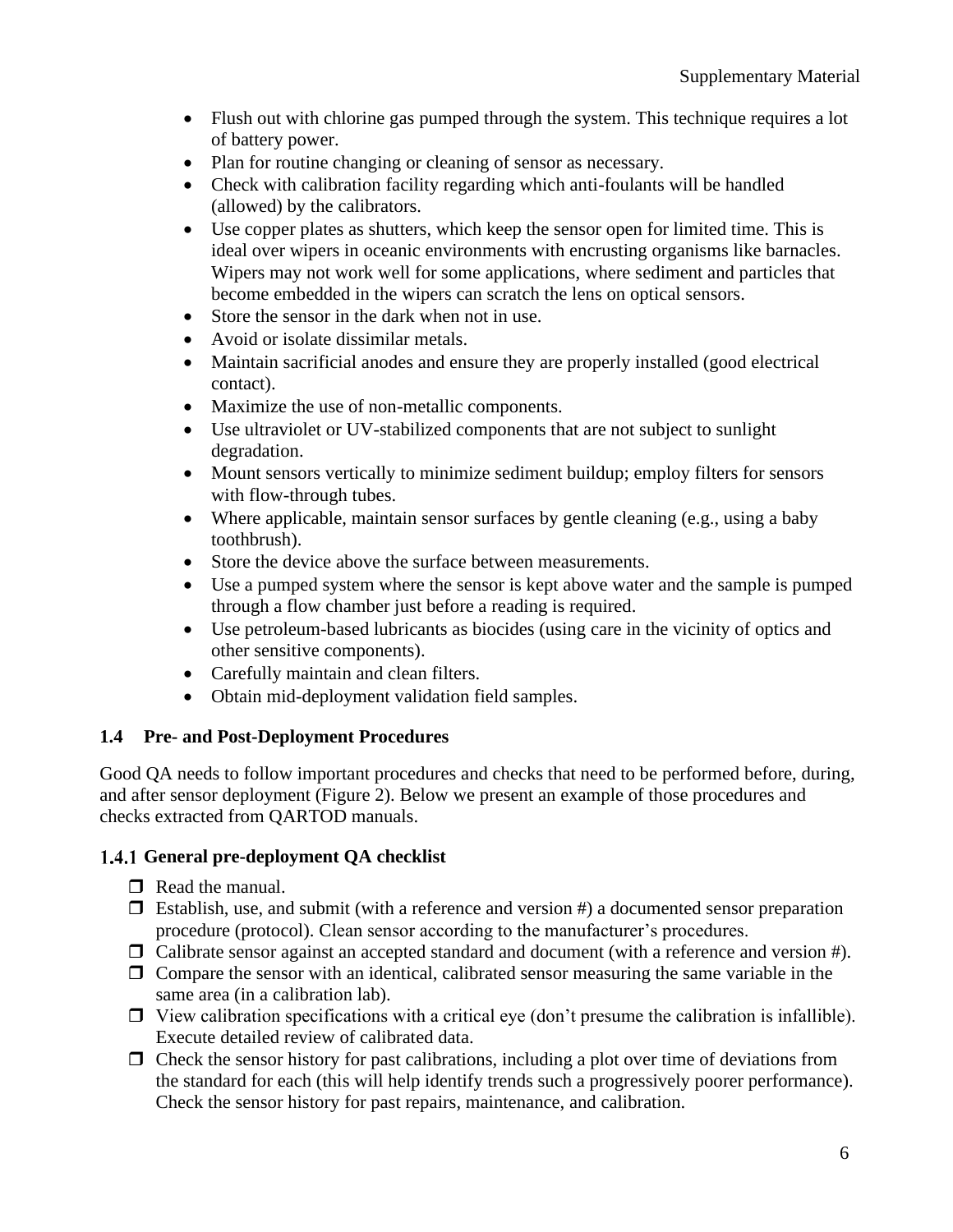- Consider storing and shipping information before deploying. Sensors may suffer degradation if improperly stored or shipped (e.g.m heat, cold, vibration, etc.)
- $\Box$  Record operator/user experiences with this sensor.
- $\Box$  Search the literature for information on your particular sensor(s) to see what experiences other researchers may have had with the sensor(s).
- $\Box$  Establish and use a formal pre-deployment checklist.
- $\Box$  Ensure that technicians are well-trained. Use a tracking system to identify those technicians who are highly trained and then pair them with inexperienced technicians for training purposes.



**Figure 1.** Doug Wilson prepares a NOAA Pacific Marine Environmental Laboratory ocean acidification buoy for deployment in the Chesapeake Bay. Checklists are an important component of the QA process and help to ensure necessary steps are conducted in the proper sequence.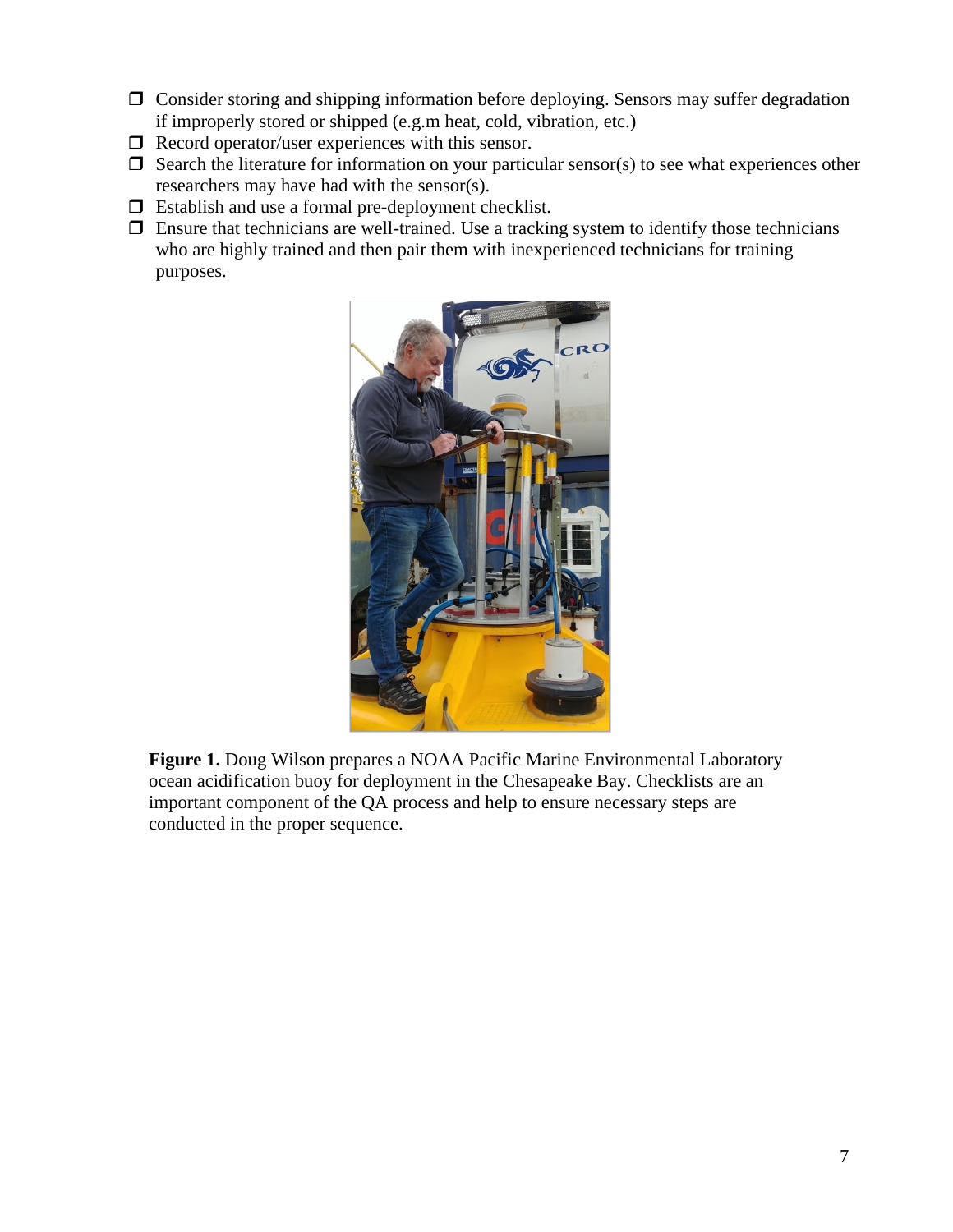### 1.4.2 General deployment checklist

- $\Box$  Scrape biofouling off platform.
- **D** Verify sensor serial numbers.
- $\Box$  Perform visual inspection; take photos if possible (verify position of sensors, connectors, fouling, and cable problems).
- $\Box$  Verify instrument function at deployment site just prior to site departure. Monitor sensors for issues (e.g., freezing, fouling).
- $\Box$  Use established processes to confirm that the sensor is properly functioning before departing the deployment site.
- $\Box$  Specify date/time for all recorded events. Use Coordinated Universal Time, also known as Greenwich Mean Time or GMT.
- $\Box$  Check software to ensure that the sensor configuration and calibration coefficients are correct. Also check sampling rates and other timed events like wiping and time averaging.
- $\Box$  Visually inspect data stream to ensure reasonable values.
- $\Box$  Compare up and down casts and/or dual sensors (if available).
- $\Box$  Note weather conditions and members of field crew.

### **General post-deployment checklist**

- $\Box$  Take pictures of recovered sensor prior to cleaning.
- $\Box$  Check to make sure all clocks agree or, if they do not agree, record all times and compare with an accepted time standard.
- □ Post-calibrate sensor before and after cleaning, if possible. Perform *in-situ* side-by-side check using another sensor, if possible.
- $\Box$  Use standard procedures to provide feedback about possible data problems and/or sensor diagnostics.
- $\Box$  Clean and store the sensor properly or redeploy.
- $\Box$  Visually inspect physical state of instrument.
- $\Box$  Verify sensor performance.
	- o Check nearby stations.
	- $\circ$  Make historical data comparisons (e.g., long-term time-series plots, which are particularly useful for identifying long-term bio-fouling or calibration drift).

### **1.5 Record-keeping Strategies**

Technical records are original observations, calculations, derived data, ancillary information, calibration records, and copies of test reports. Technical records provide sufficient information for traceability for all actions from sample collection to reporting the data. In addition, the records should contain sufficient information to facilitate identification of factors affecting the uncertainty and allow historical reconstruction of all activities that produced the data. ISO (2017) provides standards for technical record keeping.

Personnel must maintain complete, accurate, and legible records as they perform field operations, sampling, and analysis. Observations, data and calculations are recorded at the time they are made and are identifiable to the specific task. Some of the record-keeping strategies identified below may not apply in all instances. Some are dated, new techniques are rapidly being developed, and new standards are emerging. The concepts identified below should serve as guidance. At a minimum: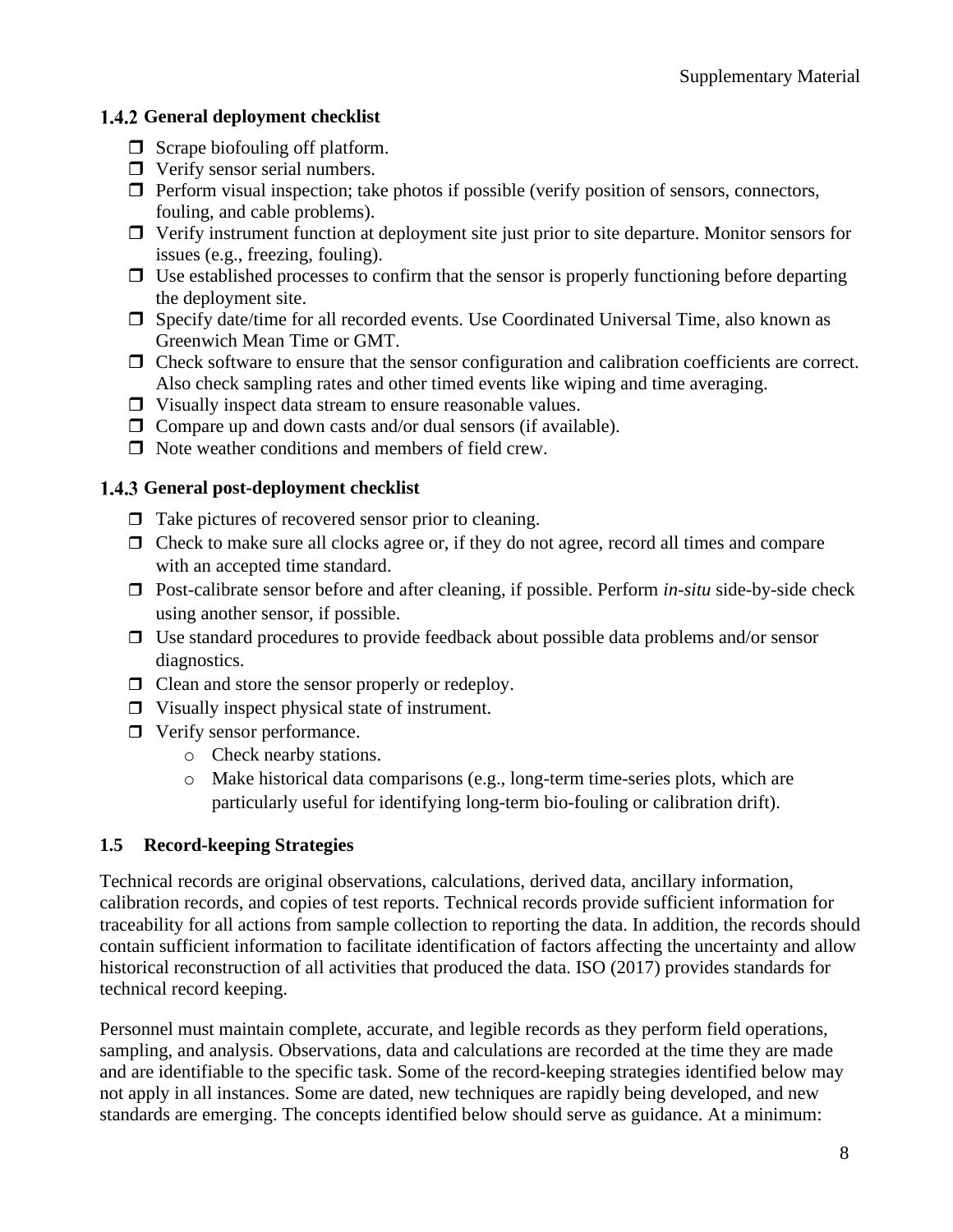- Raw (original) data collected in the field or laboratory should be recorded such that samples collected and data generated are complete and traceable throughout their history. (Note: Raw data are defined as any original factual information from a measurement activity or study recorded in a field/laboratory notebook, worksheets, records, memoranda, notes, or exact copies thereof that are necessary for the reconstruction and evaluation of the report of the activity or study. Raw data may include photography, computer printouts, magnetic media [including dictated observations], and recorded data from automated instruments).
- Data should be recorded in standardized formats, e.g., data collection forms, bound and paginated laboratory and field logbooks, laboratory record books, spreadsheets, computer records, and output from instruments (both electronic and hardcopy). All test records shall carry minimum identification pertaining to title, responsible person or author, and date.
- All manual entries shall be entered using ink and initialed and dated by the individual recording the entry.
- Changes to original (raw) data should not obliterate the original entry and should be corrected using a single line and annotated with the new data, and the date/initials of the person who modified the record. A short explanation will be added to non-obvious corrections. For electronic data, all changes are tracked by the audit trail requiring date/time stamping, identification of the person making the change, and providing a reason for the change.
- Electronic data collected by field or laboratory instruments should be backed up daily or transcribed daily onto a hard copy data form and verified 100% by another person.
- Instrument logs should be used to document use and maintenance. Calibration records should be maintained as part of the test project file.
- Laboratory and field records must be completed and reviewed in real time.

Best practices for records management address eight specific requirements: record generation, identification, collection, indexing, filing, access and retrieval, storage, retention, and disposition of quality and technical records, including electronic records.

# 1.5.1 Records generation

- All work performed is recorded legibly and in such a manner that another individual, competent in the same field, may repeat the work described solely from the description written without additional explanation.
- Entries must permanently identify the person performing the work, and all records are signed and dated.
- Entries are made in ink. No erasures are made. Corrections will be made by drawing a single line through the incorrect entry, enter the correct information, initial and date the change. Under no circumstances should the mistake be erased or made illegible.
- Data or information is not discarded without explanation. To discard, the data or information is crossed out, initialed, dated and the reason for discarding indicated.

# **1.5.2 Identification of records**

• Each record is uniquely identified through a number, code, title, and date and traceable to the procedure, product, or person to which they pertain.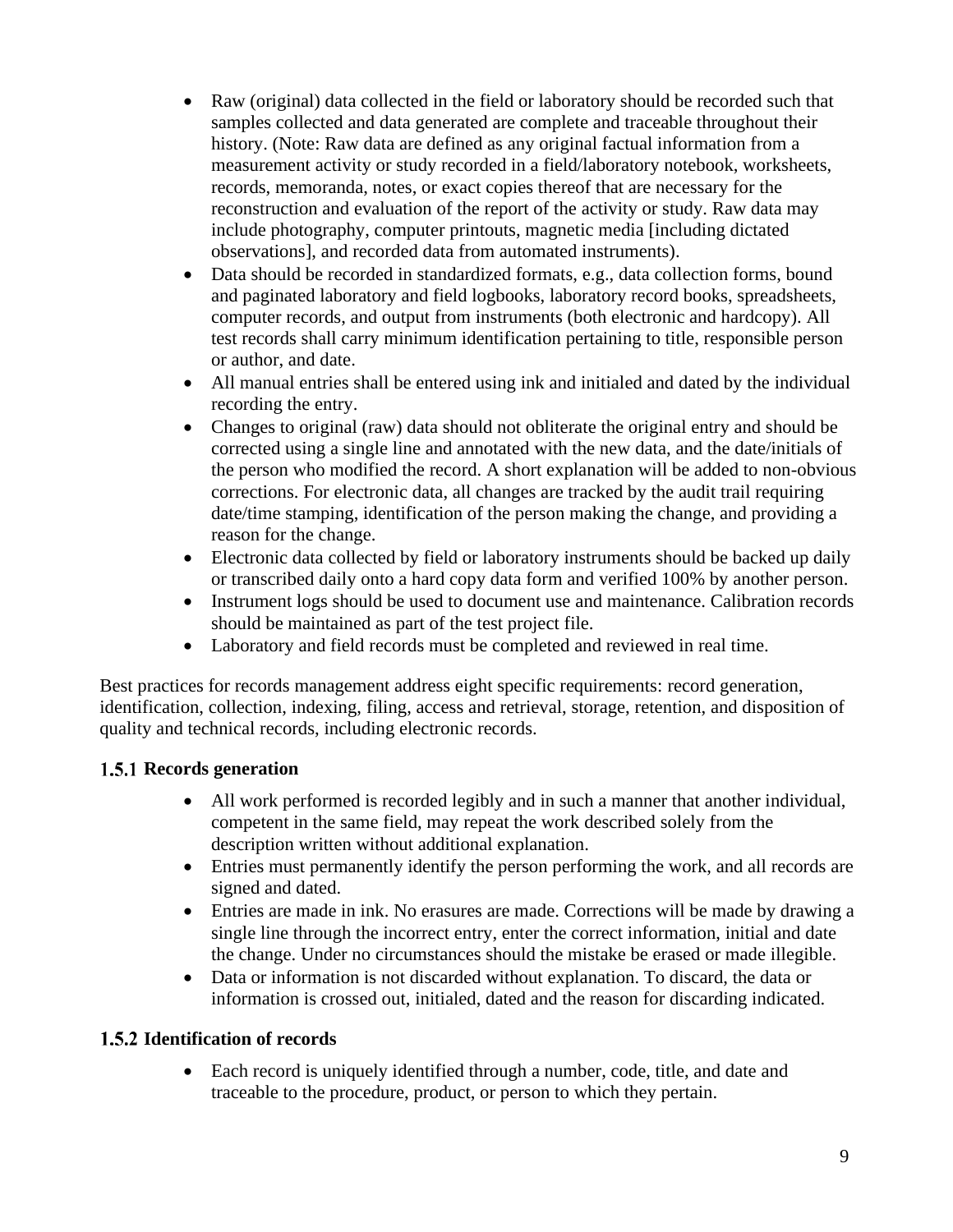### 1.5.3 Collection of records

• The individuals who are responsible for collecting records are identified in each specific standard operating procedure or work instruction.

### 1.5.4 Indexing records

• Records are indexed and organized in series based on activity/function to facilitate their retrieval. Binders, drawers, cabinets, computer disks and tapes, etc., containing records are clearly labeled with identification of their content.

### 1.5.5 Filing records

• Technical records are filed and maintained at (name location) by (name person or title). Electronic records are stored on a network (e.g., local area network). Electronic records and data files are backed up on a regular basis to safeguard against the loss of information.

### 1.5.6 Access to records

- There is restricted access to all records to prevent unauthorized use and amending of information except for routine use.
- Routine Use: The use of records in ways that are compatible with the purpose for which the records were collected is considered to be routine.
- Electronic records have password or field protection, or read-only capabilities Passwords should be known only to authorized individuals and changed at regular intervals.

### 1.5.7 Storage of records

- Paper records will be stored in a secure, dry, and clean location with limited access.
- Storage areas and cabinets are labeled.
- The storage of electronic data is on a server at known locations with the location name identified. The server used for the storage should be in a facility to which there is limited physical and electronic access and in which the climate is controlled. The requirements concerning prevention of damage or deterioration and to prevent loss need to be fulfilled.

### **1.5.8 Retention**

• Record retention times may vary depending on program. They may range from  $3-10$ years, and some records may be permanent archives.

### **Disposition (disposal) of records**

Records shall be retired and/or purged from active filing systems when no longer current, inactive, when no longer needed, and when projects are completed.

### **2 Measurement Uncertainty**

### **2.1 Definitions**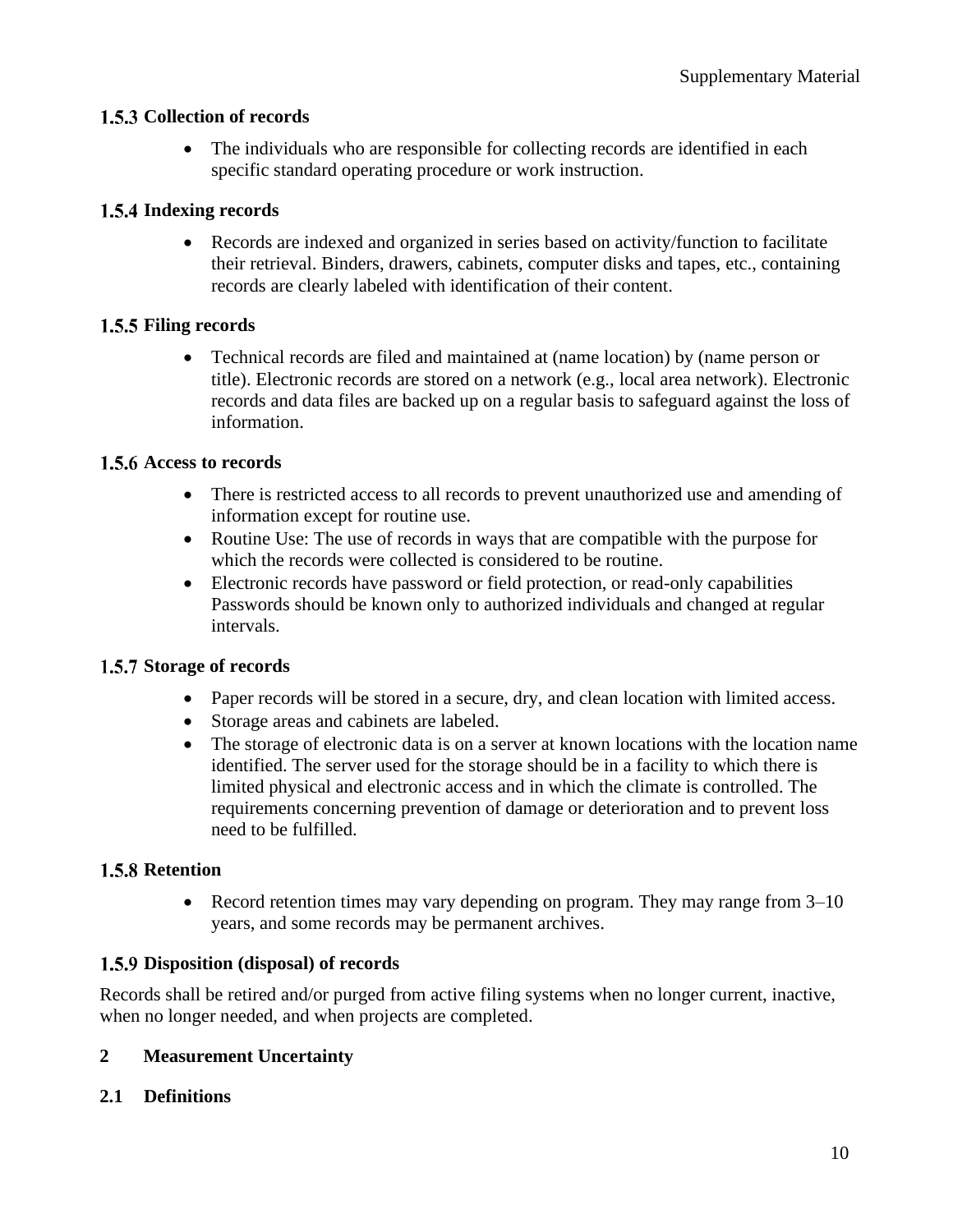### **Coefficient of variation (CV)**

Also termed relative standard measurement uncertainty-Standard measurement uncertainty  $(u(x))$ divided by the absolute value x of the measured quantity.  $CV = u(x)/x$ .

#### **Combined standard measurement uncertainty (uc)**

Standard measurement uncertainty that is obtained using the individual standard measurement uncertainties associated with the input quantities in a measurement model.

#### **Coverage factor (***k***)**

Number larger than one by which a combined standard measurement uncertainty is multiplied to obtain an expanded measurement uncertainty.

#### **Coverage interval**

Interval containing the set of true values of a measurand with a stated probability, based on the information available.

[https://www.iso.org/obp/ui/#iso:std:iso-iec:guide:98:-4:ed-1:v1:en,](https://www.iso.org/obp/ui/#iso:std:iso-iec:guide:98:-4:ed-1:v1:en) section 3.2.7

#### **Expanded measurement uncertainty (U)**

Product of a combined standard measurement uncertainty and a coverage factor larger than the number one.

### **Measurand**

Quantity intended to be measured.

#### **Measurement uncertainty**

Non-negative parameter characterizing the dispersion of the quantity values being attributed to a measurand, based on the information used.

### **Quality**

The totality of features and characteristics of a product or service that bear on its ability to satisfy stated or implied needs.

#### **Standard measurement uncertainty (u)**

Measurement uncertainty expressed as a standard deviation.

### **Trueness**

Closeness of agreement between the average of an infinite number of replicate measured quantity values and a reference quantity value.

[https://metrology.wordpress.com/measurement-process-index/3-specification-of-demands-on-a](https://metrology.wordpress.com/measurement-process-index/3-specification-of-demands-on-a-measurement-method/accuracy/)[measurement-method/accuracy/](https://metrology.wordpress.com/measurement-process-index/3-specification-of-demands-on-a-measurement-method/accuracy/)

### **True value**

Quantity value consistent with the definition of a quantity. <https://www.roma1.infn.it/~dagos/cern/node7.html>

### **2.2 Estimation of measurement uncertainty**

Even though GUM intends to provide practical guidance for daily use, the calculation of a comprehensive and consistent uncertainty budget can still be a very time-consuming task. Moreover, it often requires information and technical expertise that are not readily available. As a consequence,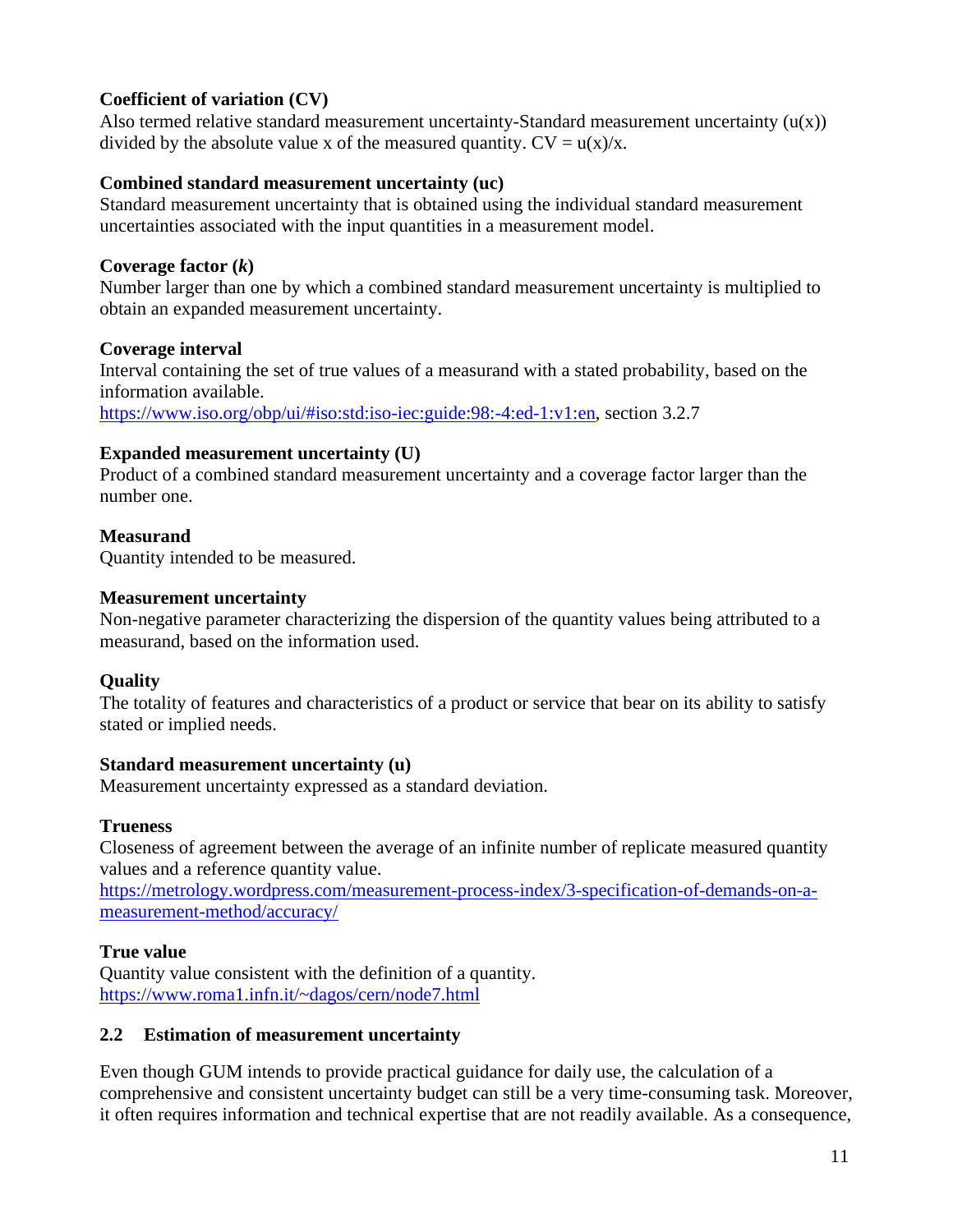estimation of uncertainties is either often reduced to the calculation of standard deviations of several measurements or to the statement of device specifications. Unfortunately, this simple approach is inadequate to quantify the reliability of a measured quantity value and may lead to erroneous assessment of measurement data. At least some fundamental principles must be applied to estimate useful uncertainty values, despite the additional effort it may take.

The GUM discusses the evaluation of uncertainty according to a "Type A" or "Type B" method of evaluation. The Type A method evaluates standard uncertainty by the statistical analysis of a series of repeated observations. The Type B method evaluates uncertainty based on scientific judgment using all of the relevant information *available*, which may include:

- Previous measurement data
- Experience with or general knowledge of the behavior and properties of relevant materials and instruments
- Manufacturer's specifications
- Data provided in calibration and other certificates
- Uncertainties assigned to reference data taken from handbooks

Both types of evaluation are based on probability distributions, and the uncertainty components resulting from either type are quantified in terms of a "standard uncertainty." That is a known or reasonably assumed probability distributions assigned to an estimated uncertainty range of each component. The uncertainty range is multiplied with a defined factor so that the resulting uncertainty value corresponds approximately to the standard deviation of a normal distribution, yielding the standard uncertainty. In this way the standard uncertainty expresses a range in which the true value can be found with level of confidence of 68 percent. All identified standard uncertainty components, whether evaluated by Type A and Type B methods, are combined to produce an overall value of uncertainty to be associated with the result of the measurement, known as the combined standard uncertainty. Uncertainty contributions must be expressed in similar terms before they are combined, i.e., all the uncertainties must be given in the same units, and at the same level of confidence.

A generally applicable succession of steps is provided to estimating the overall standard uncertainty  $u(x)$  of a measured quantity value *x*:

- 1) Specify the quantity to be measured and the measurement procedure for the determination of its value *x*. In addition to the actual measurement, the procedure comprises all preparative steps, e.g., sampling and sample preparation, calibration, potential adjustment or compensation for measurement error, the conditions that have to be maintained during preparation and measurement, as well as data processing. Identify the uncertainty sources.
- 2) List possible sources of uncertainty for each process or each parameter of the method and assess whether their contribution to the uncertainty of the result is significant. Do not double count uncertainty components, e.g., repeatability specification of a manufacturer and environmental fluctuations during the measurement.
- 3) Assign to each source of uncertainty an uncertainty range and the corresponding probability distribution. See supplemental material for the most common probability distributions.
- 4) Correct the quantity value for systematic errors if they can be quantified. Most often this is only the measurement error measured in a calibration.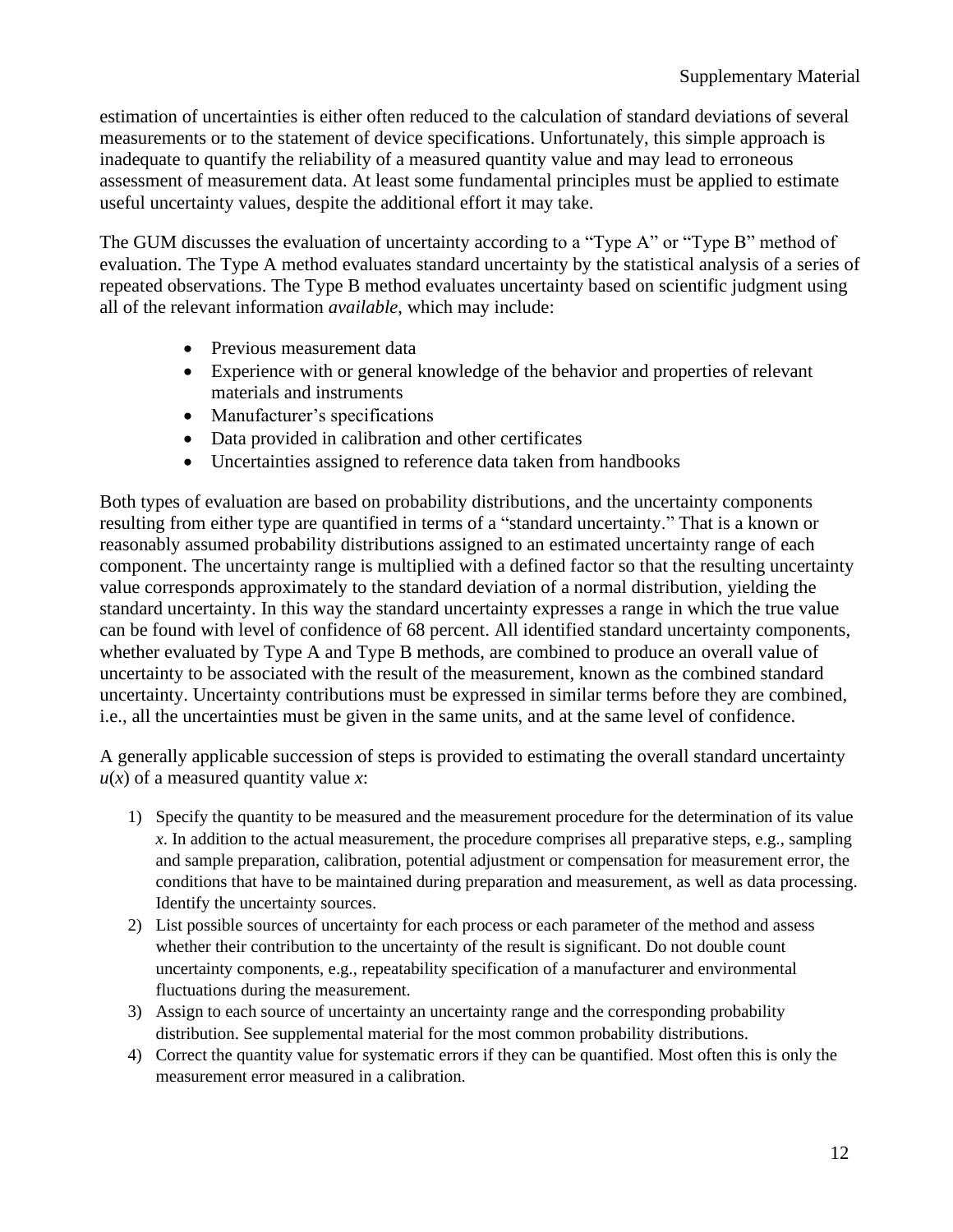- 5) Assign standard uncertainties to each identified component by multiplying the uncertainty range with the factor corresponding to the identified probability distribution. For details refer to section 4 of the GUM. However, factors of the most common distributions are summarized in the supplemental material.
- 6) Calculate the combined standard uncertainty  $u_c(x)$  of x by building the square root sum of all standard uncertainties.
- 7) Very often, a quantity value *y* is calculated from different measured quantities  $x_i$ :  $y = f(x_i, x_2, \ldots, x_N)$ , with *f* being the function used to calculate *y* from the input quantities *xj*. Then, each of the input quantities *x<sup>j</sup>* should be treated according to steps 1 to 6 and the combined standard uncertainty *u*c(*y*) of *y* is calculated from the individual uncertainties  $u(x_i)$  according to

$$
u_c^2(y) = \sum_{j=1}^N \left(\frac{\partial f}{\partial x_j} u(x_j)\right)^2
$$
 (1)

- 8) Note that *f* could imply constants or coefficients that might be the result of measurements, even if they had been measured before by someone else. Nevertheless, uncertainties have to be assigned to those values as well and they have to be considered as input variables. The derivative  $\partial f/\partial x_i$  is called the sensitivity coefficient of *xj*.
- 9) Express the combined uncertainty of the quantity value *y* (or *x*, respectively) in terms of a coverage factor *k*:  $U_c$  (*y*) = *k u<sub>c</sub>*(*y*). A coverage factor of  $k=2$  is the usual default value, which corresponds to a 95 % confidence interval<sup>1</sup>. The measurement result is given by

$$
y\pm U_c(y),
$$

10) whereas *Uc(y)* should be noted with only two relevant digits at maximum and *y* should be rounded to the same number of digits.

Correlations between input quantities *x<sup>j</sup>* may increase or decrease measurement uncertainty significantly, and therefore they must be considered. A general step-by-step procedure about how to include correlations in uncertainty calculation is given in the supplementary material.

It must be emphasized that the uncertainty calculation presented here and in the supplementary material are the essence of the GUM. Adequate uncertainty calculation should actually be based on the comprehensive guidance given there. However, the recommendations given here can be considered as the most essential requirements to provide a minimum of appropriate measurement uncertainties. To exert less effort is contrary to any good measurement practice. Measurement results with uncertain measurement uncertainties might be acceptable to some extent; however, measurement results without uncertainties are meaningless.

#### **2.3 How to reduce uncertainty in measurement**

There are some good practices that generally can help to reduce uncertainties in making measurements.

> • Calibrate measuring instruments (or have them calibrated for you) and use the calibration to compensate for measurement error.

<sup>1</sup> Strictly speaking, *k*=2 corresponds to 95.45 % confidence level; however, it is common to round to zero digits.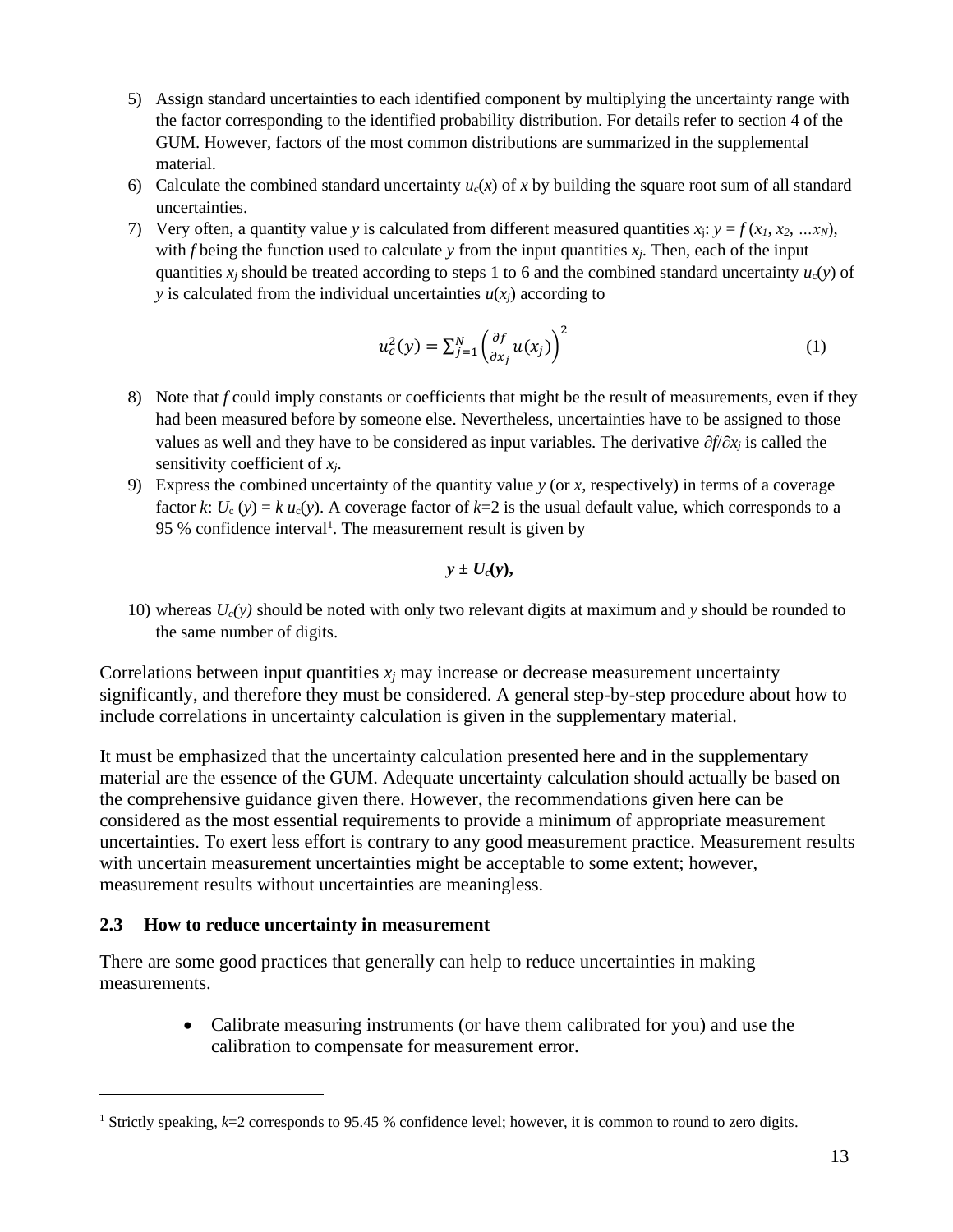- Apply corrections, which are given on calibration the certificate.
- Make corrections to compensate for any (other) errors you know about.
- Make your measurements traceable to national standards by using calibrations that can be traced to national standards via an unbroken chain of measurements.
- Choose the best measuring instruments and use calibration facilities with the smallest uncertainties.
- Check measurements by repeating them, or by getting someone else to repeat them periodically.
- Use an uncertainty budget to identify the worst uncertainties and address these.
- Be aware that in a successive chain of calibrations, the uncertainty increases at every step of the chain, since each calibration must include the uncertainty of the preceding calibration.

The most effective way to explain how measurement uncertainty can be calculated is with the following example for a temperature measurement.

### **2.4 Example of Uncertainty Calculation: Temperature Measurement**

An SBE 39 temperature recorder (Table 6) on a mooring is presented as a simple example to demonstrate the most common aspects of uncertainty calculation. Pressure dependence greatly complicates the calculation and is not considered, yet such observations are commonly conducted (Figure 4). The best estimate is calculated from the mean of ten subsequent temperature measurements. More details on the various uncertainty contributions are given in the supplementary material.

### **The following represent uncertainty contributions for this example:**

### **Indicated value**

Sensor specification states 0.0001 °C resolution Uncertainty range: 0.0001 °C

Assigned probability distributions: rectangular, corresponding factor  $\frac{1}{2\sqrt{3}}$ 

Standard uncertainty:  $\frac{0.0001}{2.5}$  $\frac{6001}{2\sqrt{3}}$  K = 0.029 mK

Note that this contribution is not considered in the combined uncertainty, since the contribution due to unstable indications is significantly larger (see 'stability of the measurement' below)

### **Measurement error estimated by calibration**

Calibration certificate states a measurement error of  $\Delta t_{\text{me}} = +5.4 \text{ mK}$  (difference between indicated value and a measurement standard). The expanded  $(k=2)$  uncertainty is stated as 6.3 mK Assumed probability distribution: normal.

Standard uncertainty:  $\frac{6.3 \text{ mK}}{2}$  $\frac{1}{2}$  = 3.15 mK

For simplicity it is assumed that  $\Delta t_{\text{me}}$  applies to the complete temperature range of interest.

### **Stability of the measurement**

Standard deviation of 10 measurements: 0.3 mK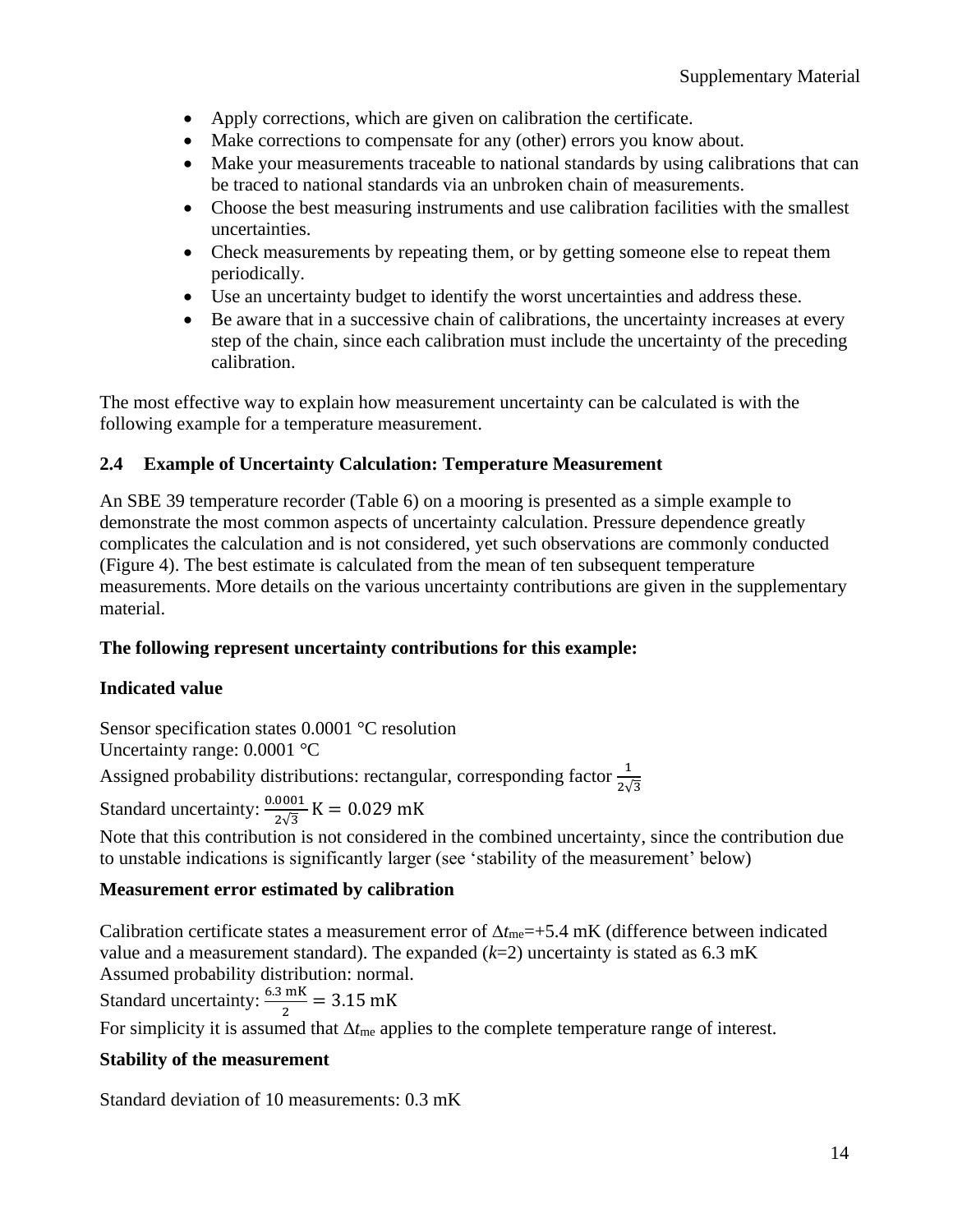Assumed probability distribution: normal, corresponding factor (is  $\frac{1.06}{\sqrt{10}}$ ) Standard uncertainty: 0.1 mK

#### **Long-term sensor stability**

Sensor specification states 0.2 mK/month (with unknown sign). Uncertainty range:  $0.4$  mK (corresponding to  $\pm 0.2$  mK). Assumed probability distribution: triangular, corresponding factor  $\frac{1}{2\sqrt{6}}$ Standard uncertainty  $\frac{0.4 \text{ mK}}{2\sqrt{6}} m = 0.49 \text{ mK}$  after six months *m*: the number of months elapsed since calibration.

### **Self-heating**

Sensor specification: 0.2 mK, Uncertainty range: 0 to 0.2 mK, (asymmetric, *t* only increases) Probability distribution: rectangular, corresponding factor  $\frac{1}{2\sqrt{3}}$ Standard uncertainty:  $\frac{0.0002}{2.2}$  $\frac{6002}{2\sqrt{3}}$  K = 0.058 mK

#### **Sensor installation**

Estimated uncertainty: +/-1 mK, corresponding to an uncertainty range of 2 mK.

Assumed probability distribution: triangular, corresponding factor  $\frac{1}{2\sqrt{6}}$ 

Standard uncertainty:  $\frac{2 \cdot mK}{2\sqrt{6}}$  $\frac{10}{2\sqrt{6}}$  = 0.41 mK

#### **Repeatability**

Repeatability 0.11 mK (measured with an independent experiment) Assumed probability distribution: normal, corresponding factor: 1 Standard uncertainty: 0.11 mK

Since this value is similar to the stability contribution, it is assumed that repeatability is mostly determined by stability. Therefore, only the stability contribution is considered in the combined uncertainty.

### **Reproducibility**

Not considered, since it is assumed to be covered by the combined uncertainty of all other contributions.

Assuming the temperature is measured six months after calibration of the SB39 and that the measured mean value is 15.1427 °C, the temperature value *t* corrected for measurement error is

 $t = 15.1427$  °C – 0.0054 °C = 15.1373 °C

having a combined standard uncertainty of

 $u_c(t) = \sqrt{0 + 3.15^2 + 0.1^2 + 0.49^2 + 0.058^2 + 0.41^2 + 0}$  mK = 3.22 mK.

Hence, the measurement result is  $(15.1373 \pm 0.0064)$  °C.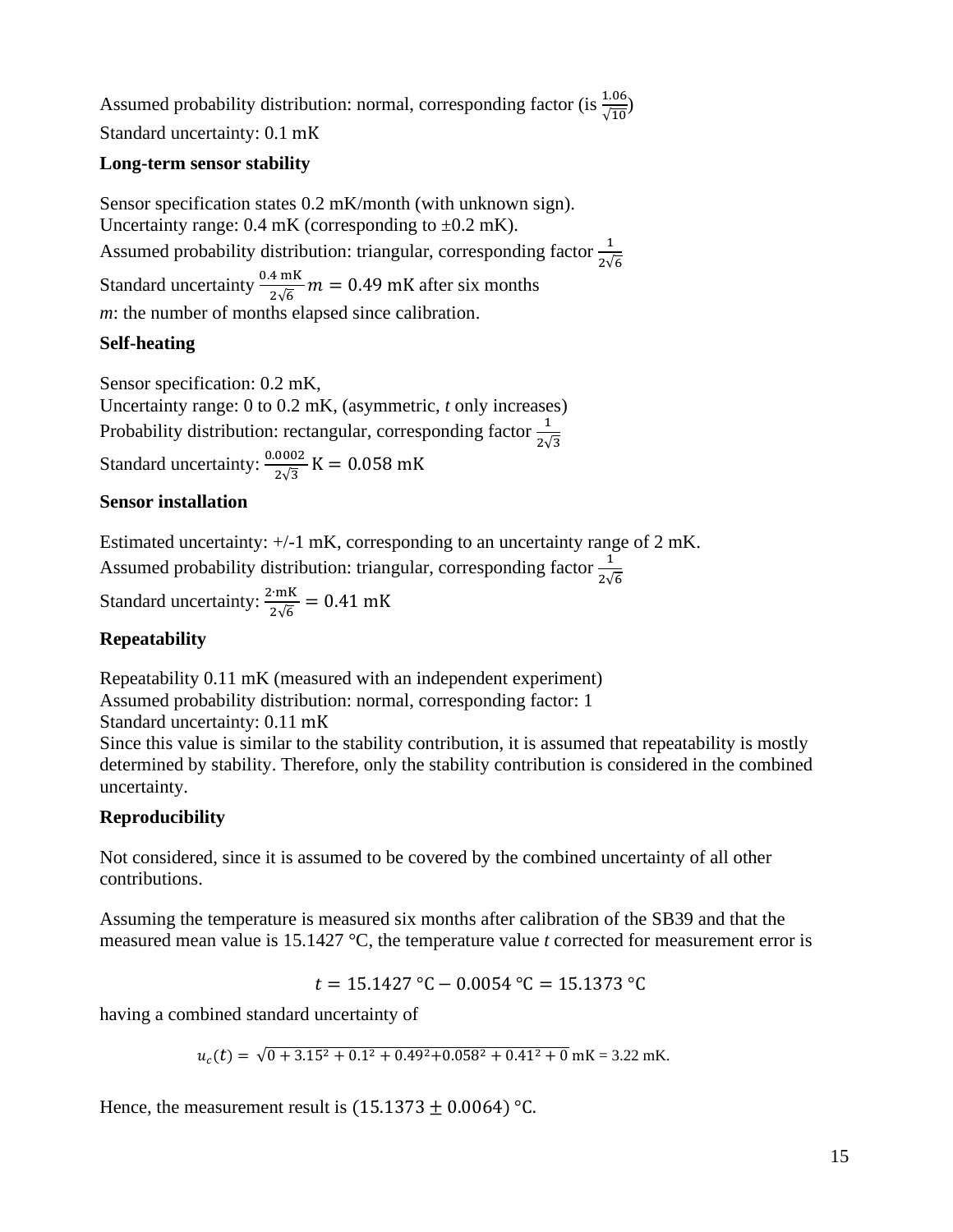Here, the expanded uncertainty is noted with a coverage factor of 2, indicating the true value is in the stated uncertainty interval with 95% probability.

#### **Uncertainty Propagation**

Very often several measurement results  $x_i$  are used to calculate a quantity  $y$ . Therefore, uncertainty propagations of all input quantities *x<sup>i</sup>* have to be considered to calculate the uncertainty of the output quantity *y*. To demonstrate uncertainty propagation speed of sound *vSoS* is calculated from a temperature (*t*) measurement (13.601  $\pm$  0.0064) °C, from a corresponding salinity (*S*) measurement  $(38.7 \pm 0.002)$  and a depth (*Z*) measurement  $(500 \pm 2)$  m. To this end a simplified equation of state is assumed<sup>2</sup> that implies the latitude  $\Phi$  of the measurement location.

$$
v_{SoS}(t, S, Z, \Phi) = 1402.5 + 5t - 5.44 \cdot 10^{-2}t^2 + 2.1 \cdot 10^{-4}t^3 + 1.33S - 1.23 \cdot 10^{-2}St + 8.7
$$
  
\n
$$
\cdot 10^{-5}St^2 + 1.56 \cdot 10^{-2}Z + 2.55 \cdot 10^{-7}Z^2 - 7.3 \cdot 10^{-12}Z^3 + 1.2 \cdot 10^{-6}Z(\phi - 45)
$$
  
\n
$$
-9.5 \cdot 10^{-13}tZ^3 + 3 \cdot 10^{-7}t^2Z + 1.43 \cdot 10^{-5}SZ
$$

The corresponding uncertainty contributions to the uncertainty of  $v_{SoS}$  at  $t=13.601^{\circ}\text{C}$ , S=38.7, Z=500m and  $\Phi$ =35°) are

$$
u_t = c_t \cdot u_c(t) = \frac{\partial v_{SoS}}{\partial t}\Big|_{(13.601^\circ \text{C}, 38.7, 500 \text{m}, 35^\circ)} \cdot u_c(t)
$$
  
= [5 - 0.0123S - 0.1088t + 0.000174St + 0.00063t<sup>2</sup> + 6 \cdot 10<sup>7</sup>tZ  
- 9.5 × 10<sup>-13</sup>Z<sup>3</sup>]<sub>(13.6, 38.7, 500, 35)</sub> · 0.0064°C = 3.2564  $\frac{\text{m s}^{-1}}{\text{oC}}$  · 0.0064°C

$$
u_S = c_S \cdot u_c(S) = \frac{\partial v_{SoS}}{\partial S}\Big|_{(13.601^\circ \text{C}, 38.7, 500 \text{m}, 35^\circ)} \cdot u_c(S)
$$
  
= [1.33 - 0.0123t + 0.000087t<sup>2</sup> + 0.0000143Z]<sub>(13.6, 38.7, 500, 35)</sub> · 0.002  
= 1.186 ms<sup>-1</sup> · 0.002

$$
u_Z = c_Z \cdot u_c(Z) = \frac{\partial v_{SoS}}{\partial Z}\Big|_{(13.601^\circ \text{C}, 38.7, 500 \text{m}, 35^\circ)} \cdot u_c(Z)
$$
  
= [0.0156 + 0.0000143S + 10<sup>7</sup>3t<sup>2</sup> + 5.1 × 10<sup>-7</sup>Z - 2.19 × 10<sup>-11</sup>Z<sup>2</sup> - 2.85 × 10<sup>-12</sup>tZ<sup>2</sup>  
+ 0.0000012(-45 +  $\phi$ )]<sub>(13.6, 38.7, 500, 35)</sub> · 2m = 0.01644  $\frac{\text{m s}^{-1}}{\text{m}}$  · 2m

The uncertainty of the latitude is neglected here. Moreover, the authors of (2) state an upper uncertainty limit of  $\pm 0.2$  m s<sup>-1</sup> of the simplified equation which has to be considered in terms of a standard uncertainty of the model equation

<sup>2</sup> Leroy et al, New ocean sound speed equation, J. Acoust. Soc. Am., Vol 124, No 5, 2008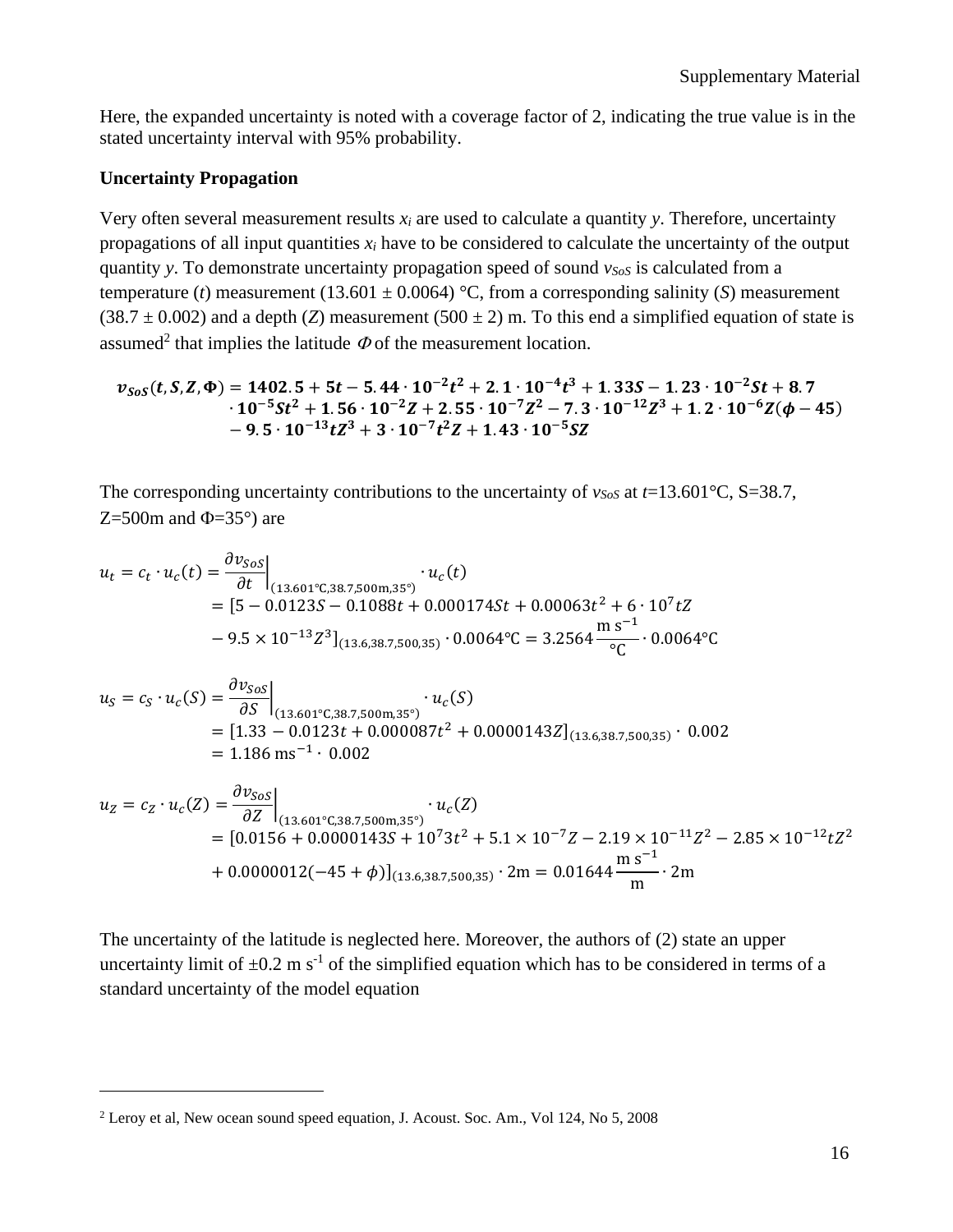$u_{model} = \frac{0.4 \text{m} s^{-1}}{2\sqrt{6}}$  $\frac{1}{2\sqrt{6}}$ ,

assuming a triangular probability distribution.

Consequently, the combined standard uncertainty of the speed of sound result is given according to equ. (1)

$$
u_c(v_{SoS}) = \sqrt{(c_t u_c(t))^2 + (c_S u_c(S))^2 + (c_Z u_c(Z))^2 + u_{model}^2} = 0.090
$$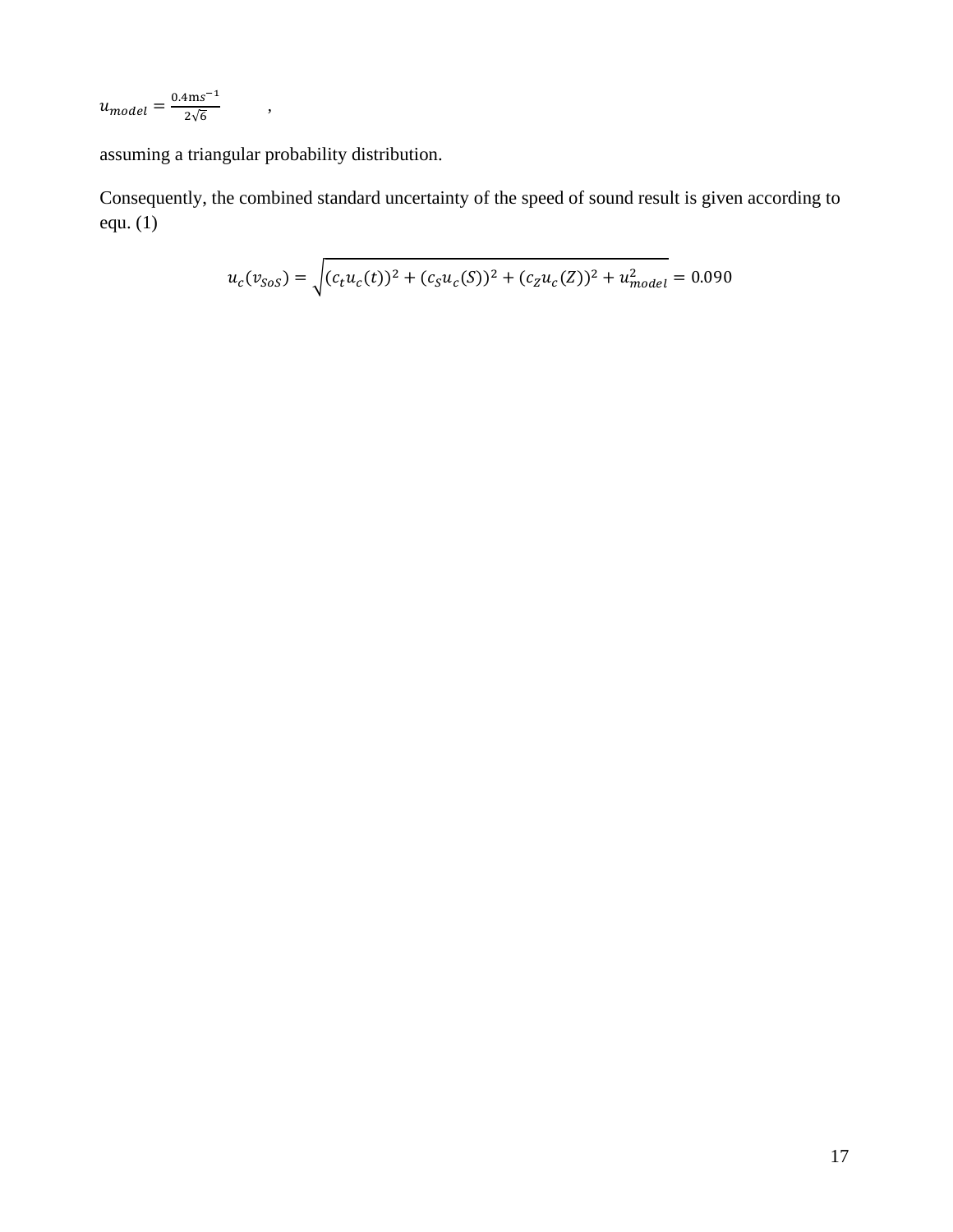|  |  | Table 6. Specification List of the SBE 39 Thermometer (https://www.seabird.com). |  |  |
|--|--|----------------------------------------------------------------------------------|--|--|
|  |  |                                                                                  |  |  |

|                                                                                                                                                                                                      | Temperature $(^{\circ}C)$                                                                                                                                                                                                                                                                                                                                                                                               | <b>Strain-Gauge Pressure (optional)</b>                                       |  |  |  |  |  |
|------------------------------------------------------------------------------------------------------------------------------------------------------------------------------------------------------|-------------------------------------------------------------------------------------------------------------------------------------------------------------------------------------------------------------------------------------------------------------------------------------------------------------------------------------------------------------------------------------------------------------------------|-------------------------------------------------------------------------------|--|--|--|--|--|
| Measurement<br>Range                                                                                                                                                                                 | $-5$ to $+45$                                                                                                                                                                                                                                                                                                                                                                                                           | 0 to full scale range: 20 / 100 / 350<br>$/600 / 1000 / 2000 / 3500 / 7000$ m |  |  |  |  |  |
|                                                                                                                                                                                                      |                                                                                                                                                                                                                                                                                                                                                                                                                         | Pressure expressed in meters of deployment<br>depth capability.               |  |  |  |  |  |
| <b>Initial Accuracy</b>                                                                                                                                                                              | $\pm$ 0.002 (-5 to 35 °C)<br>$\pm$ 0.01 (35 to 45 °C)                                                                                                                                                                                                                                                                                                                                                                   | $\pm$ 0.1% of full scale range                                                |  |  |  |  |  |
| <b>Typical Stability</b>                                                                                                                                                                             | 0.0002/month                                                                                                                                                                                                                                                                                                                                                                                                            | 0.05% of full scale range/year                                                |  |  |  |  |  |
| <b>Resolution</b>                                                                                                                                                                                    | 0.0001                                                                                                                                                                                                                                                                                                                                                                                                                  | 0.002% of full scale range                                                    |  |  |  |  |  |
| <b>Sensor</b><br><b>Calibration</b>                                                                                                                                                                  | $-1$ to $+32$                                                                                                                                                                                                                                                                                                                                                                                                           | Ambient pressure to full scale<br>range in 5 steps                            |  |  |  |  |  |
| <b>Memory</b>                                                                                                                                                                                        | 64 Mbyte non-volatile FLASH memory                                                                                                                                                                                                                                                                                                                                                                                      |                                                                               |  |  |  |  |  |
| Data Storage                                                                                                                                                                                         | Per sample: temperature 3 bytes, time 4 bytes, pressure<br>(optional) 5 bytes.                                                                                                                                                                                                                                                                                                                                          |                                                                               |  |  |  |  |  |
|                                                                                                                                                                                                      | <b>Recorded Parameters</b><br>T and time                                                                                                                                                                                                                                                                                                                                                                                | <b>Memory Space (total samples)</b><br>9,500,000                              |  |  |  |  |  |
| <b>Real-Time Clock</b>                                                                                                                                                                               | T, P, and time                                                                                                                                                                                                                                                                                                                                                                                                          | 5,500,000                                                                     |  |  |  |  |  |
| <b>Internal Battery</b><br>Pack                                                                                                                                                                      | 32,768 Hz TCXO accurate to ±1 minute/year<br>7.2 V, 5.2 Amp-hour pack consisting of 4 AA Saft LS 14500 AA lithium<br>cells (3.6 V and 2.6 Amp-hours each) (see Shipping Precautions in                                                                                                                                                                                                                                  |                                                                               |  |  |  |  |  |
| <b>Sampling Speed</b>                                                                                                                                                                                | Section 1: Introduction)<br>User-programmable 0.5-sec to 6-hour intervals                                                                                                                                                                                                                                                                                                                                               |                                                                               |  |  |  |  |  |
| <b>Power Consumption</b><br>Sample acquisition (per sample):<br>T only (2.5 mA, 280 msec):<br>$0.00070$ A-sec T and P (3)<br>mA, 280 msec):<br>$0.00084$ A-sec<br>Real-time data transmission: 6 mA. |                                                                                                                                                                                                                                                                                                                                                                                                                         |                                                                               |  |  |  |  |  |
|                                                                                                                                                                                                      | Transmission time varies, depending on output format and baud (shown at<br>9600 baud; for other bauds, multiply by 9600/baud):<br>T and Time: $Raw - 62$ msec,                                                                                                                                                                                                                                                          |                                                                               |  |  |  |  |  |
| Converted decimal – 40 msec, XML – 250 msec T, P, and Time:<br>$Raw - 96$ msec,<br>Converted decimal $-50$ msec, $XML - 280$ msec                                                                    |                                                                                                                                                                                                                                                                                                                                                                                                                         |                                                                               |  |  |  |  |  |
|                                                                                                                                                                                                      | Quiescent: 25 µA                                                                                                                                                                                                                                                                                                                                                                                                        |                                                                               |  |  |  |  |  |
| <b>Battery Pack</b><br><b>Endurance</b>                                                                                                                                                              | $>12$ million samples at 0.5-second sampling rate;                                                                                                                                                                                                                                                                                                                                                                      |                                                                               |  |  |  |  |  |
| (for 39 <i>plus</i> with                                                                                                                                                                             | $> 11$ million samples at 5-second sampling rate<br>Notes:                                                                                                                                                                                                                                                                                                                                                              |                                                                               |  |  |  |  |  |
| pressure sensor)                                                                                                                                                                                     | This endurance is achieved if 39plus is deployed in recommended<br>1.<br>orientation: thermistor end down or horizontal (see Deployment<br>Orientation in Section 2: Description of SBE 39plus).<br>2. Deployment length may be limited by memory (see Data Storage<br>specification). 39 <i>plus</i> continues sampling and transmitting real-time<br>data after memory is full and does not overwrite data in memory. |                                                                               |  |  |  |  |  |
| Optional<br><b>External Power</b><br>(with external<br>connector)                                                                                                                                    | 9-30 VDC                                                                                                                                                                                                                                                                                                                                                                                                                |                                                                               |  |  |  |  |  |
| <b>Housing, Depth</b><br><b>Rating</b>                                                                                                                                                               | PET plastic, 600 meters (1960 feet)<br>Titanium, 10,500 meters (34,400 feet)                                                                                                                                                                                                                                                                                                                                            |                                                                               |  |  |  |  |  |
| Weight                                                                                                                                                                                               | Plastic housing with embedded thermistor:                                                                                                                                                                                                                                                                                                                                                                               |                                                                               |  |  |  |  |  |
| (without external<br>connector, clamp, or                                                                                                                                                            | In water: $0.25 \text{ kg} (0.6 \text{ lb})$                                                                                                                                                                                                                                                                                                                                                                            | In air: $0.6 \text{ kg} (1.2 \text{ lb})$                                     |  |  |  |  |  |
| fairing/net fender)                                                                                                                                                                                  | Titanium housing with thermistor in sheath:<br>In water: $0.7 \text{ kg} (1.6 \text{ lb})$<br>In air: $1.2 \text{ kg} (2.6 \text{ lb})$                                                                                                                                                                                                                                                                                 |                                                                               |  |  |  |  |  |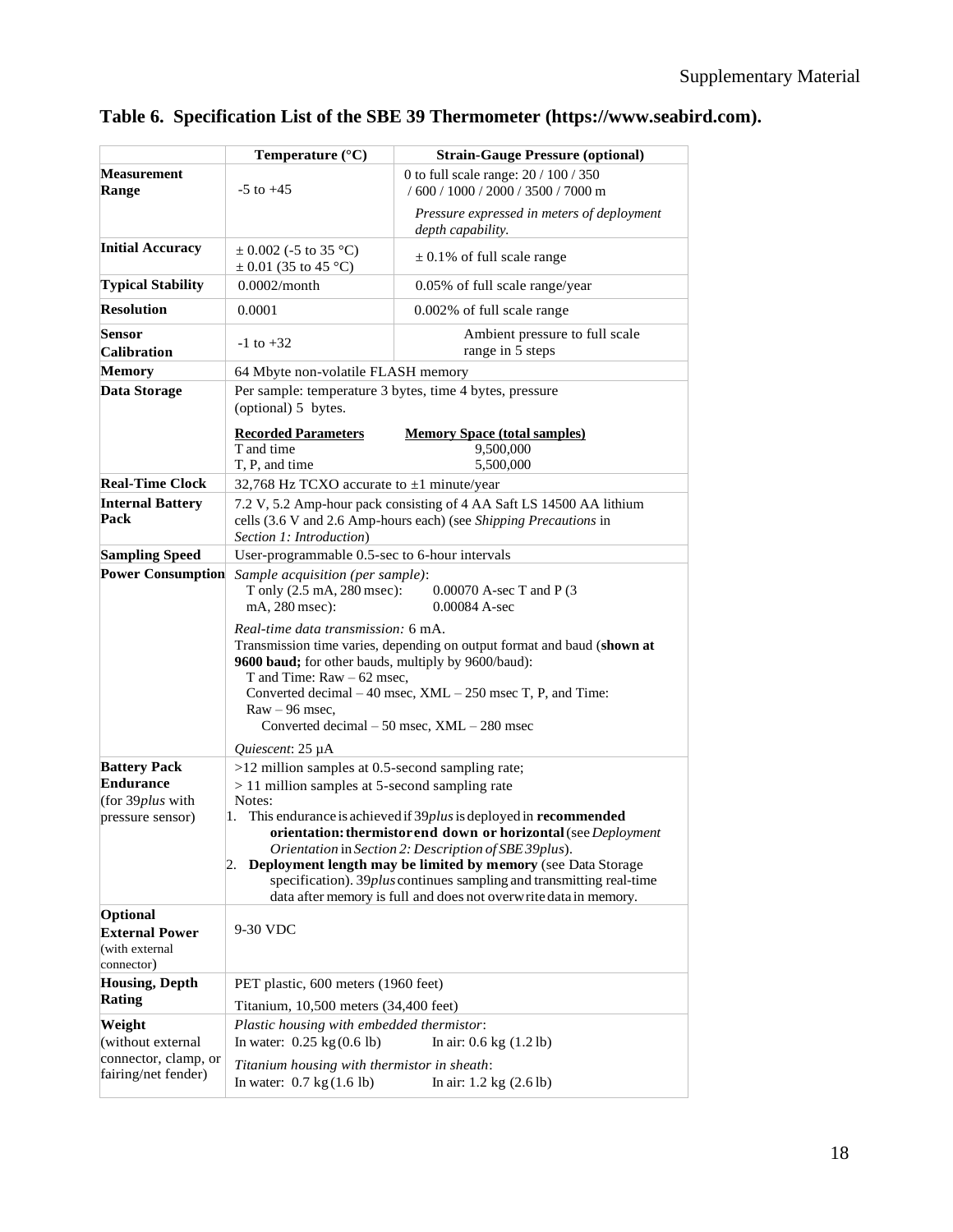

Figure 2. A CTD, typically used for temperature measurements as described here, is deployed following the Deepwater Horizon incident. Temperature profiles from such instruments are among the most common oceanographic observations conducted. Photo credit: Mark Bushnell

### **2.5 Standard Uncertainties of Common Probability Distributions**

In many cases little information is available on the true probability distribution of a measurement quantity, and it is impractical, if not impossible, to perform a sufficiently large number of measurements in order to determine the probability distribution and to estimate the standard uncertainty on solid statistical grounds. Nevertheless, reasonable assumptions most often can be made on the probability distribution to assign approximate standard uncertainties to measurement results.

a) Assuming normal distribution for Type A uncertainties

The standard uncertainty of the best estimate *x* of a measurement quantity is given by the standard deviation of the mean of several quantity values  $x_i$ , measured under the same conditions (repeatability conditions)

$$
u(x) = \frac{a}{\sqrt{N}} \sqrt{\frac{1}{N-1} \sum_{i=1}^{N} (x_i - x)^2}
$$
 (A1)

 $\chi$  is calculated as the arithmetic mean of the results  $\chi$ <sub>i</sub>.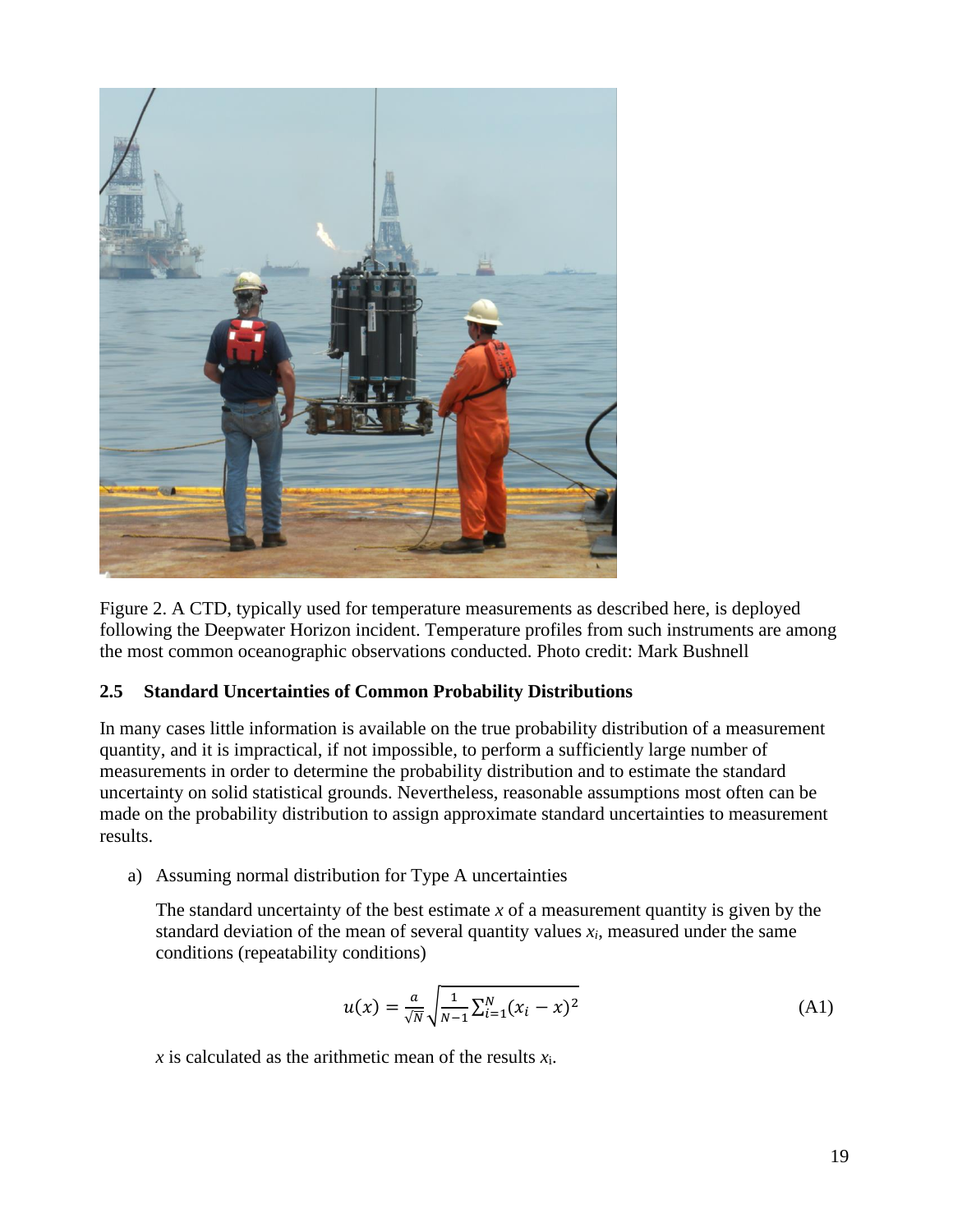*a* is a factor that depends on the number *N* of measurements and is given in the table below. Basically, a small number of measurements provides a worse estimate of the true spread of the results than a large number which is considered by *a*.

### **Table 1. Examples of the relationship between the number of measurements N and the factor** *a.*

|                  | $N$   2   3   4   5   6   8   10   20   30                   |  |  |  |  | $\infty$ |
|------------------|--------------------------------------------------------------|--|--|--|--|----------|
| $\boldsymbol{a}$ | 1.84   1.32   1.20   1.15   1.11   1.08   1.06   1.03   1.02 |  |  |  |  |          |

b) Assuming normal distribution for Type B uncertainties

If the uncertainty value  $u(x)$  originates from an external source, e.g. instrument documentation, calibration certificate or literature, and a level of confidence is stated, the stated uncertainty value has to be divided by the corresponding coverage factor as given in the following table to get the standard uncertainty, even if it has not been explicitly mentioned that the given uncertainty is based on a normal distribution.

### **Table 2. Commonly used values of the level of confidence and the corresponding coverage factor.**

| Level of<br>confidence | 68 % | 95,45 % | 99 %  |
|------------------------|------|---------|-------|
| Coverage<br>factor k   |      |         | 2.576 |

c) Rectangular probability distribution

If no information of the probability distribution is available at all, but upper and lower limits  $a_{+}$  and  $a_{-}$  can be assumed for the uncertainty range, it is reasonable to assume a constant probability distribution within these limits. The standard uncertainty is then given by

$$
u(x) = \frac{a_+ - a_-}{2\sqrt{3}}
$$
 (A2)

Note that the equation should also be applied, if  $a_{+}$  and a are not symmetrically arranged around *x*. The limited resolution of digital displays is a common example of a rectangular distribution.

d) Trapezoidal probability distribution

Step function discontinuities in a probability distribution like in c) are often unphysical. In many cases, it is more realistic to expect that values near the bounds are less likely than those near the midpoint. It is then reasonable to replace the symmetric rectangular distribution with a symmetric trapezoidal distribution having equal sloping sides, with a base of width *a*<sup>+</sup> - *a*−, and a top of width  $\beta(a_+ - a_-)$ , where  $0 < \beta < 1$ . The standard uncertainty is then given by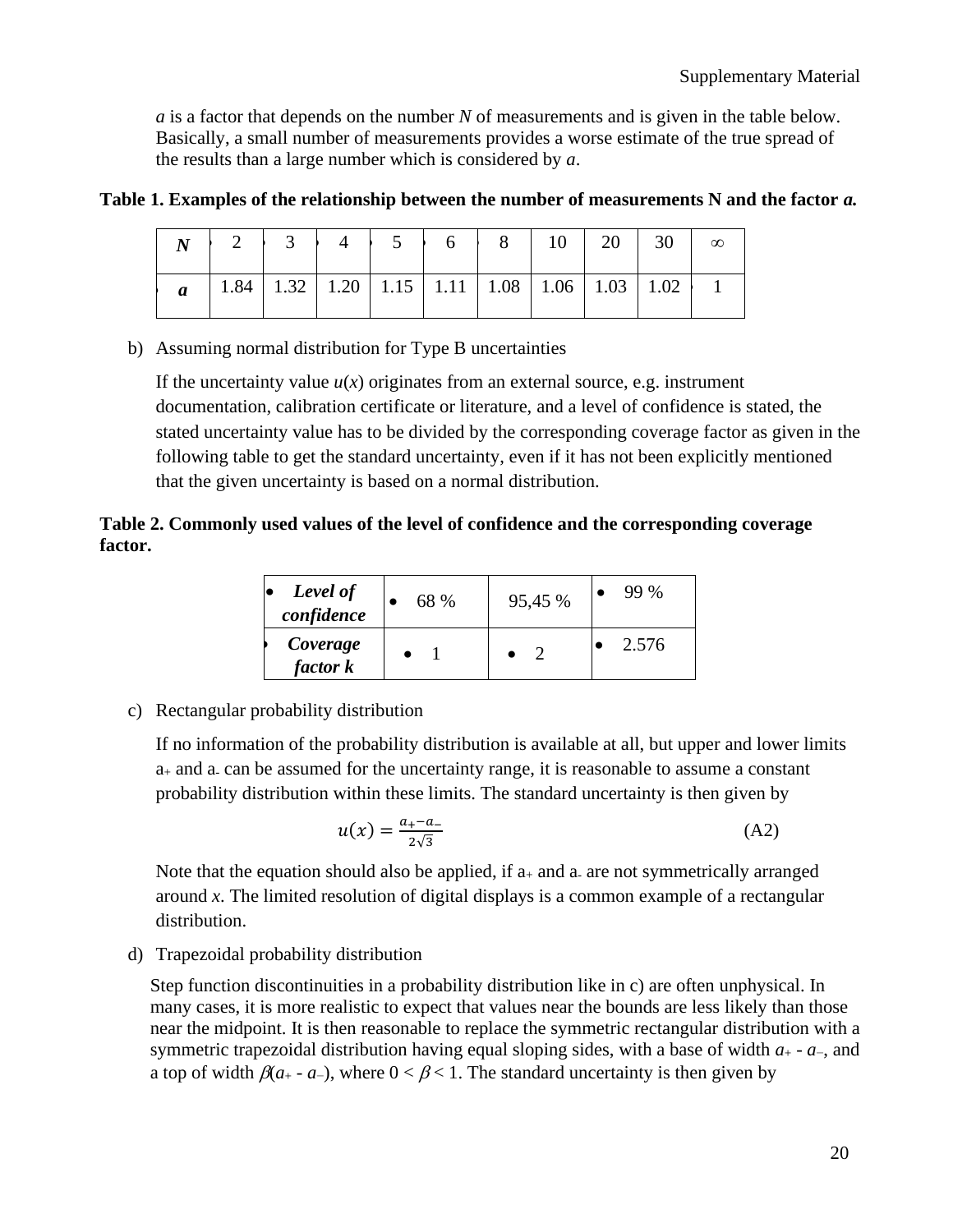$$
u(x) = \frac{\sqrt{1 + \beta^2} (a_+ - a_-)}{2\sqrt{6}} \tag{A3}
$$

If no further information is given it is reasonable to assume a triangular probability distribution ( $\beta$ =0) with

$$
u(x) = \frac{a_+ - a_-}{2\sqrt{6}}\tag{A4}
$$

It is not always easy to identify the correct probability function based on the available information and sometimes the choice must be arbitrary to some extent. However, even if the eventually chosen distribution does not reflect the true probability distribution the resulting uncertainty of the uncertainty is usually acceptable, and it is in any case preferable to omitting relevant contributions at all.

#### **2.6 How to Consider Correlations**

Uncertainties might be significantly under- or overestimated if correlations are not considered. Not all uncertainty components of two correlated quantities  $x_1$  and  $x_2$  are affected by correlations. If, for instance, two measurement instruments are calibrated with the same standard, the uncertainty of the standard used for calibration will affect the measurement error of both instruments likewise. Consequently, the uncertainty components due to calibration are correlated, while repeatability components might not be correlated if the devices are eventually used in different environments. The following rather formal steps can be applied to account for such correlations:

- 1. Identify significant uncertainty contributions as described above. Assign formal input variable names  $x_j$ <sub>*\_vvv*</sub> for each uncertainty contribution assumed to be significant for an input quantity  $x_j$ , e.g. *xj\_repeat* for repeatability of the measurement of *xj, xj\_ls* for long term stability of the sensor used to measure  $x_j$ , etc. This must be conducted for each input quantity  $x_j$ .
- Assign quantity values to each formal input variable. Note that usually there is a formal input variable assigned to the value indicated by the instrument, named *xj\_ind* for instance. Another input variable *xj\_me* is assigned to the measurement error, which is usually indicated in the calibration certificate. The quantity values of all other formal input variables are usually set to zero, unless they correspond to quantifiable deviations from the indicated value that could be compensated.
- 3. Assign the corresponding standard uncertainty  $u(x_j_{\text{pvv}})$  to each formal input quantity value  $x_j_{\text{pvv}}$ . Note that in this way each formal input quantity value has only a single uncertainty contribution assigned which is the reason for splitting each input quantity  $x_i$  into several formal input quantities.
- 4. Identify all pairs ( $x_{m\_vvv1}$ ;  $x_{n\_vvv2}$ ) of formal input quantities that are correlated and assign a correlation coefficient  $r(x_{m\_vvv1}, x_{n\_vvv2})$ , with  $-1 \le r \le 1$ . The correlation coefficients of all other pairs are set to zero. The most common rules to assign correlation coefficients are summarized below.
- 5. Express each  $x_j$  formally as sum of the corresponding formal input variables  $x_{j\perp}$ <sub>*vvv*</sub> and insert the expressions in *f*. Hence, *f* is now a function of all formal input variables *xj\_vvv*.
- Calculate the combined standard uncertainty of *y* according to: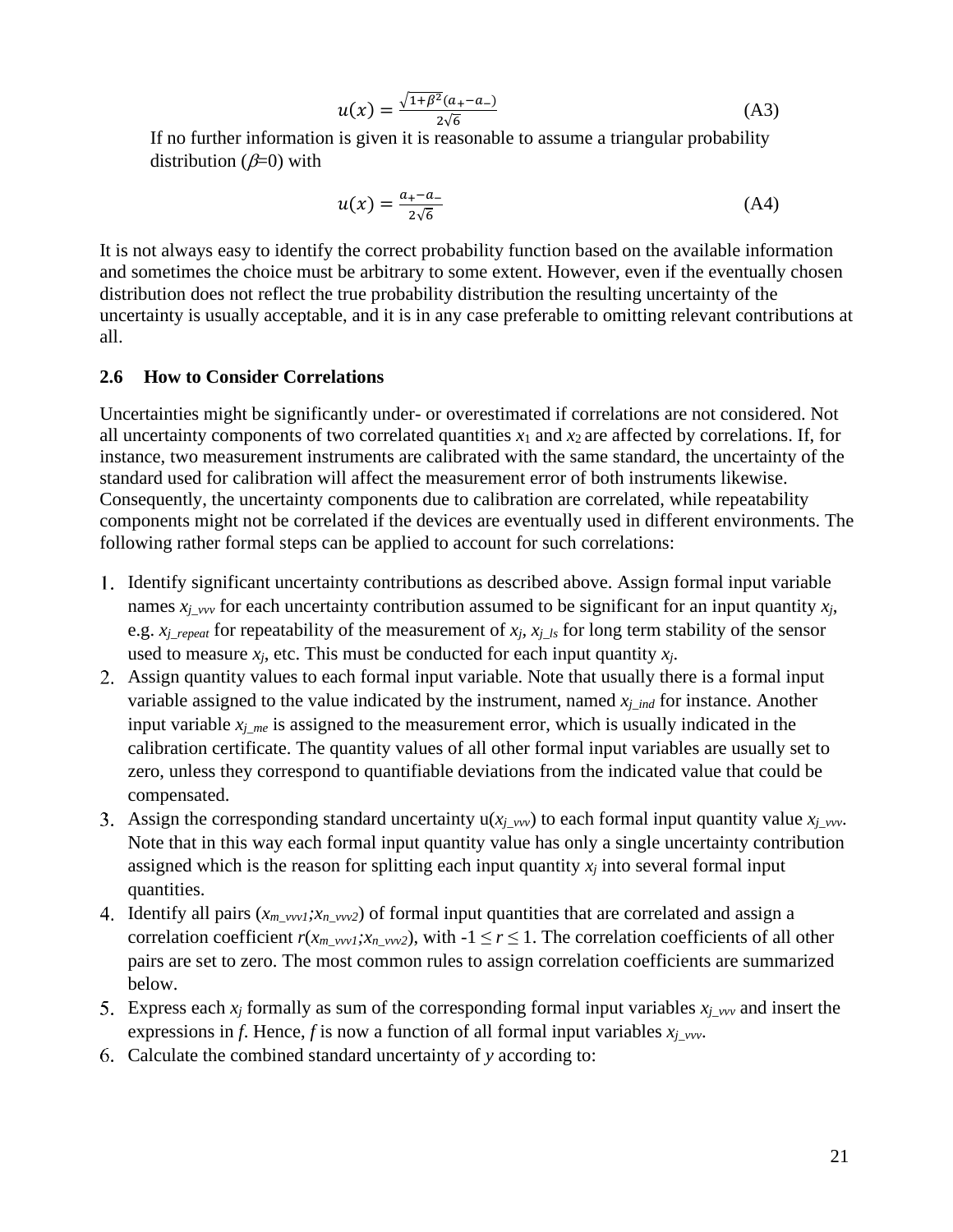$$
u_c^2(y) = \sum_{j_{\text{pvv}}=1}^{M} \left( \frac{\partial f}{\partial x_{j_{\text{pvv}}}} u(x_{j_{\text{pvv}}}) \right)^2 +
$$
  
2 $\sum_{m_{\text{pvv}}=1}^{M-1} \sum_{n_{\text{pvv}}=m_{\text{pvv}}=1}^{M} \sum_{i=1}^{M} r(x_{m_{\text{pvv}}}\cdot x_{n_{\text{pvv}}}) \frac{\partial f}{\partial x_{m_{\text{pvv}}}} u(x_{m_{\text{pvv}}}\cdot y_{0}) \frac{\partial f}{\partial x_{n_{\text{pvv}}}} u(x_{n_{\text{pvv}}}\cdot y_{0})$  (A5)

with *M* expressing the total number of formal variables  $x_j$ <sub>*\_vvv*</sub>. Note that usually just a small subset of all potential formal input quantities is really correlated, so that the expression is less extensive as it seems.

7. Express the combined uncertainty of the quantity value *y* in terms of a coverage factor *k*:  $U_c(y) =$  $k u_c(y)$ .

From a practical point of view, it is often very difficult to estimate correlation coefficients of any two input quantity values  $v_1$  and  $v_2$  in order to account for correlations. However, some basic rules can be applied. Note that  $v_1$  and  $v_2$  are representative variable names for  $x_{m\_vvv1}$  and  $x_{n\_vvv2}$  chosen here for formal simplicity

- a)  $v_1$  and  $v_2$  can be considered uncorrelated, i.e.  $r(v_1; v_2) = 0$ , if
	- measured in independent experiments, i.e. at different times, with different instruments, by different operators, etc.
	- one of them is a constant
	- information on potential correlation is insufficient
- b) Statistical evaluation

If *K* values of two different input quantities are measured at quasi the same time, e.g. temperature and conductivity, the resulting pairs  $(v_{1i}; v_{2i})$  can be used to calculate the correlation coefficient  $r(v_1; v_2)$ 

$$
r(v_1; v_2) = \frac{\sum_{i}^{K} (v_{1i} - v_1)(v_{2i} - v_2)}{\sqrt{\sum_{i}^{K} (v_{1i} - v_1)^2 \sum_{i=1}^{K} (v_{2i} - v_2)^2}}
$$
(A6)

with  $v_1$  and  $v_2$  being the arithmetic means of the individually measured values  $v_{1i}$  and  $v_{2i}$ , respectively.

c) Analytical correlation through a joint third quantity

In practice, input quantities are often correlated because the same physical measurement standard, measuring instrument, reference date, or the same measurement method is used in the estimation of their values. If  $v_1$  and  $v_2$  can be expressed in terms of a joint quantity  $q$  such that  $v_1 = g(q)$  and  $v_2 = h(q)$  the correlation coefficient is given by

$$
r(v_1; v_2) = \frac{\partial g}{\partial q} \frac{\partial h}{\partial q} \frac{u(q)^2}{u(v_1)u(v_2)}.
$$

d) Same measurement conditions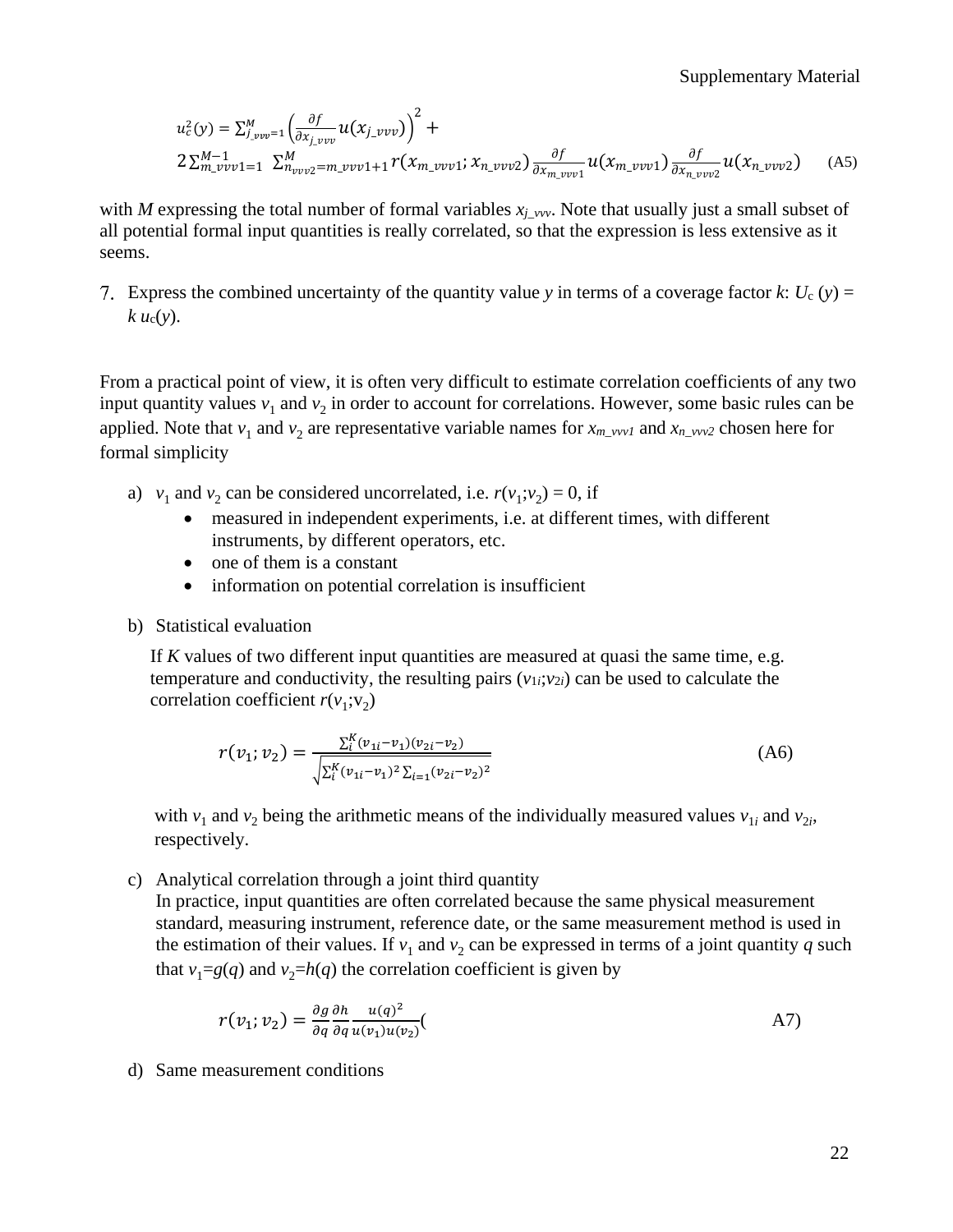If  $v_1$  and  $v_2$  are of the same kind of quantity, of compatible magnitude, measured using the same instruments and within a time period in which the equipment is reasonably stable it can be assumed that  $r(v_1; v_2)=1$ . This is especially applicable in differential measurements for instance.

### **2.7 Example of Temperature Measurement**

The uncertainty contributions mentioned in the example of a temperature measurement in the *Measurement Uncertainty* section are discussed here in more detail. Furthermore, the formalism of variable splitting to consider correlations adequately is implemented in the example. It must be emphasized that, apart from sensor specification data, the numbers given here are not the result of an actual measurement but have been arbitrarily chosen just for the purpose of demonstrating uncertainty calculation.

### **2.8 Indicated value**

Sensor specification states 0.0001 °C resolution. To account for the limited resolution a standard uncertainty of

$$
u(t_{ind}) = \frac{0.0001}{2\sqrt{3}} K = 0.029 \text{ mK}
$$

is assigned to the temperature value *tind* indicated by the instrument. The term "indicated" refers to the temperature value provided by the instrument, no matter how it is actually provided (display, printed, automatically saved in an internal memory or in a data base, etc.).

Assumed probability distribution: rectangular, since the true value must be somewhere within the resolution range.

Note: If fluctuation of the reading is significantly larger than the uncertainty due to limited resolution, *tind* should be calculated from the mean of several readings, however, *u*(*tind*) can be set to zero. The fluctuation will be considered in the stability or repeatability contribution (see below). In turn, repeatability and instability need not to be considered if they are smaller than the resolution.

### **2.9 Measurement error estimated by calibration**

It is assumed that a calibration has been performed at atmospheric pressure prior to its usage. The calibration certificate states a value of  $t_{actual} = (15.0024 +/- 0.00056)$  °C, measured with the SBE 39, and a reference value of  $t_{ref}$ =(14.9970 +/- 0.0062) °C, measured with a temperature measurement standard. The uncertainties are stated as expanded (*k*=2) uncertainties.

Assumed probability distribution: normal, since a *k* factor that corresponds to a confidence level of about 95% is stated.

The measurement error  $\Delta t_{me} = t_{actual}$  -  $t_{ref}$  the device is +5.4 mK and its (combined) standard uncertainty is

$$
u(\Delta t_{me}) = \sqrt{\left(\frac{0.00056 \text{ °C}}{2}\right)^2 + \left(\frac{0.0062 \text{ °C}}{2}\right)^2} = 3.15 \text{ mK}
$$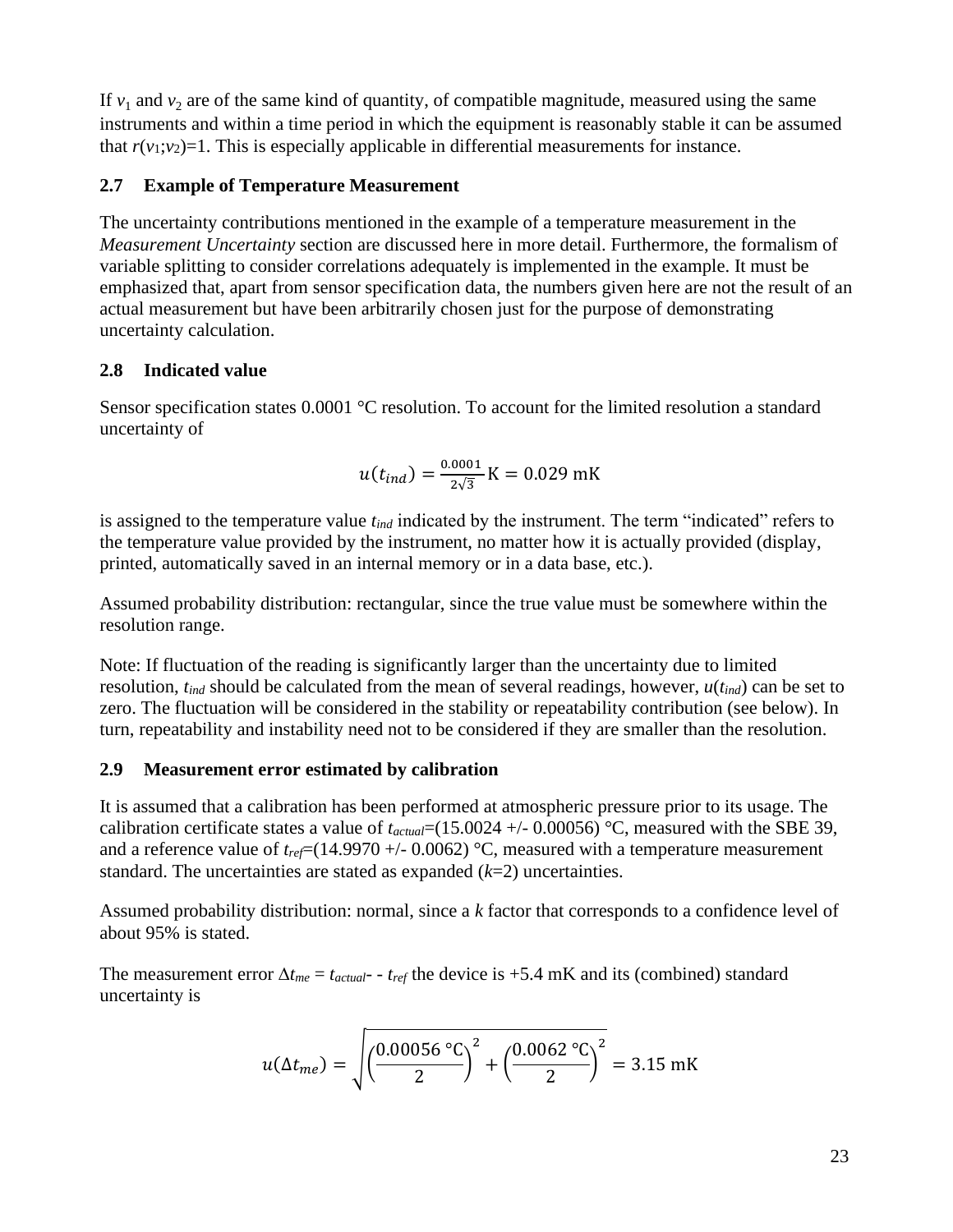For simplicity it is assumed that this error applies to the complete temperature range of interest.

Note that the "Initial Accuracy" statement of the manufacturer is irrelevant for uncertainty calculation, since it gives no information about the measurement error of the sensor by the time of its usage. It just gives information about the general quality of the (new) sensor (compared to a less accurate sensor technique for instance).

#### **2.10 Stability**

Stability has to be calculated from the standard deviation of several readings without changing the measurement conditions. It is an estimate for the stability of the instrument and the environmental conditions during the measurement. Here, it assumed that the standard deviation of 10 measurements is 0.3 mK. The measurement error  $\Box$  tstab due to stability must be (formally) set to zero, since the actual measurement error introduced by instability at the time of measurement cannot be quantified. Instead, a standard uncertainty of

$$
u(\Delta t_{stab}) = \frac{0.3 \cdot 1.06 \text{ mK}}{\sqrt{10}} m = 0.1 \text{ mK}
$$

is assigned to  $\Delta t$ <sub>stab</sub>.

Assumed probability distribution: normal, corresponding factor is  $\frac{1.06}{\sqrt{10}}$ .

Note that  $u(\Delta t_{stab})$  can be set to zero, if it is either smaller than the resolution of the device or significantly smaller than measurement repeatability. If repeatability is worse than the spread of the indicated results there are other effects that determine the repeatability of the measured quantity than just instability of the measurement device and the environment during the measurement, e.g. uncertainties due to preparation steps before a measurement. If a drift is observed during repeated readings, it should be considered like the long-term stability contribution described in section 4.4.

#### **2.11 Long-term sensor stability**

Sensor specification states 0.2 mK/month. No information is given if the sensor signal increases or decreases. Consequently, the actual uncertainty range must be assumed  $\pm 0.2$  mK/month, resulting in an uncertainty range of 0.4 mK. The measurement error  $\Delta t_{long}$  stab due to long-term stability must be (formally)<sup>3</sup> set to zero, since the actual measurement error by the time of measurement cannot be quantified. Instead, a standard uncertainty of

$$
u(\Delta t_{long\_stab}) = \frac{2.0.2 \text{ mK}}{2\sqrt{6}} m = 0.49 \text{ mK}
$$

is assigned to  $\Delta t_{long\_stab}$  to account for instability, with *m* indicating the number of months passed since the calibration. Here *m* is assumed to be 6 months.

<sup>&</sup>lt;sup>3</sup> The procedure to assign formal input variables to the various uncertainty contributions is described in more detail with respect to correlations in section 3 of this supplementary material.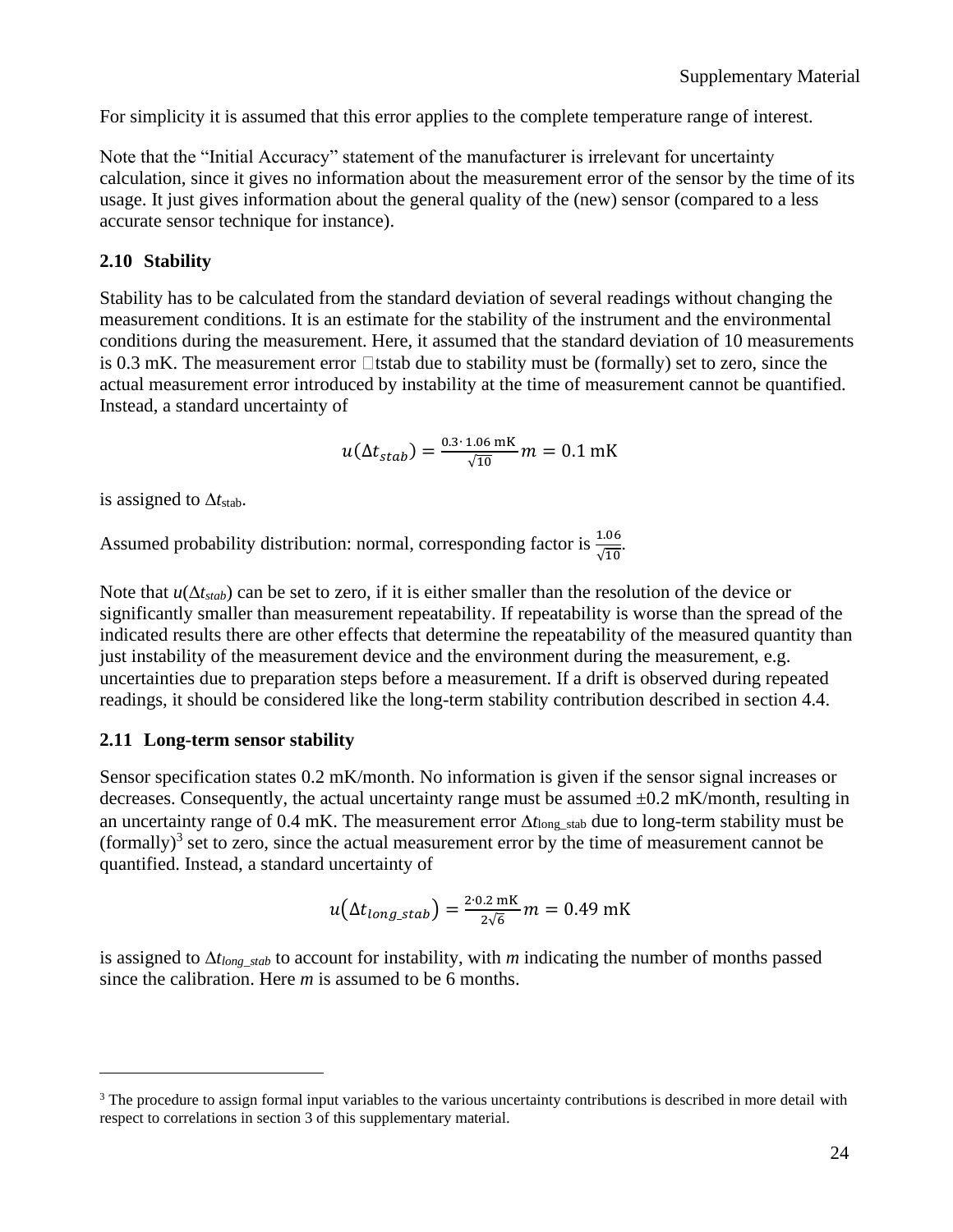Assumed probability distribution: triangular. Here it supposed that the actual drift is more likely to be less than the value stated by the manufacturer. Therefore, a rectangular distribution is unlikely.

#### **2.12 Self-heating**

Sensor specification: 0.2 mK. The deviation *tsh* from the true value is (formally) set to zero, because it is not known. To account for self-heating a standard uncertainty of

$$
u(\Delta t_{sh}) = \frac{0.0002}{2\sqrt{3}} K = 0.058 \text{ mK}
$$

is assigned to  $\Delta t_{sh}$ .

Assumed probability distribution: rectangular. Actually, self-heating is an asymmetric uncertainty contribution, since self-heating will always result in a positive offset from the true value. Nevertheless, symmetric distribution can be applied to the uncertainty.

Note that a triangular uncertainty would be as reasonable. However, pondering on the most adequate contributions is often not worth the effort, if the uncertainty contribution is rather small. Basically, it is more important to come up with a more or less reasonable estimate at all, in order to assess its effect compared to the contributions.

#### **2.13 Sensor installation**

Experience has shown that the installation of the sensor into the platform affects the heat exchange between the temperature sensor and the surrounding medium, e.g. flushing of the sensor. However, the sign of the deviation cannot be predicted. This results in an estimated uncertainty of +/-1 mK. The deviation  $\Delta t_{inst}$  from the true value is (formally) set to zero, because it is not known. Instead, a standard uncertainty of

$$
u(\Delta t_{inst}) = \frac{2.1 \text{ mK}}{2\sqrt{6}} = 0.41 \text{ mK}
$$

is assigned to  $\Delta t_{inst}$ .

Assumed probability distribution: triangular. Here it supposed that the actual deviation is more likely to be centered within the uncertainty range.

#### **2.14 Repeatability of the actual measurement**

Frequent repeatability measurements, i.e., spread of temperature values of several subsequent measurements using the same instrument and applying the same measurement procedure under nominal the same conditions, can hardly be realised in long term field measurements. Instead, an independent, representative measurement series can be performed once, to estimate measurement repeatability. Here, preliminary measurements are assumed that have shown a typical standard deviation of 0.1 mK. The deviation  $\delta t_{repeat}$  of a measured, single value from the true value, i.e. the mean of a hypothetic infinite number of measurements, is (formally) set to zero, because it is not known. Instead, a standard uncertainty of

$$
u(\delta t_{repeat}) = 0.1 \text{ mK}
$$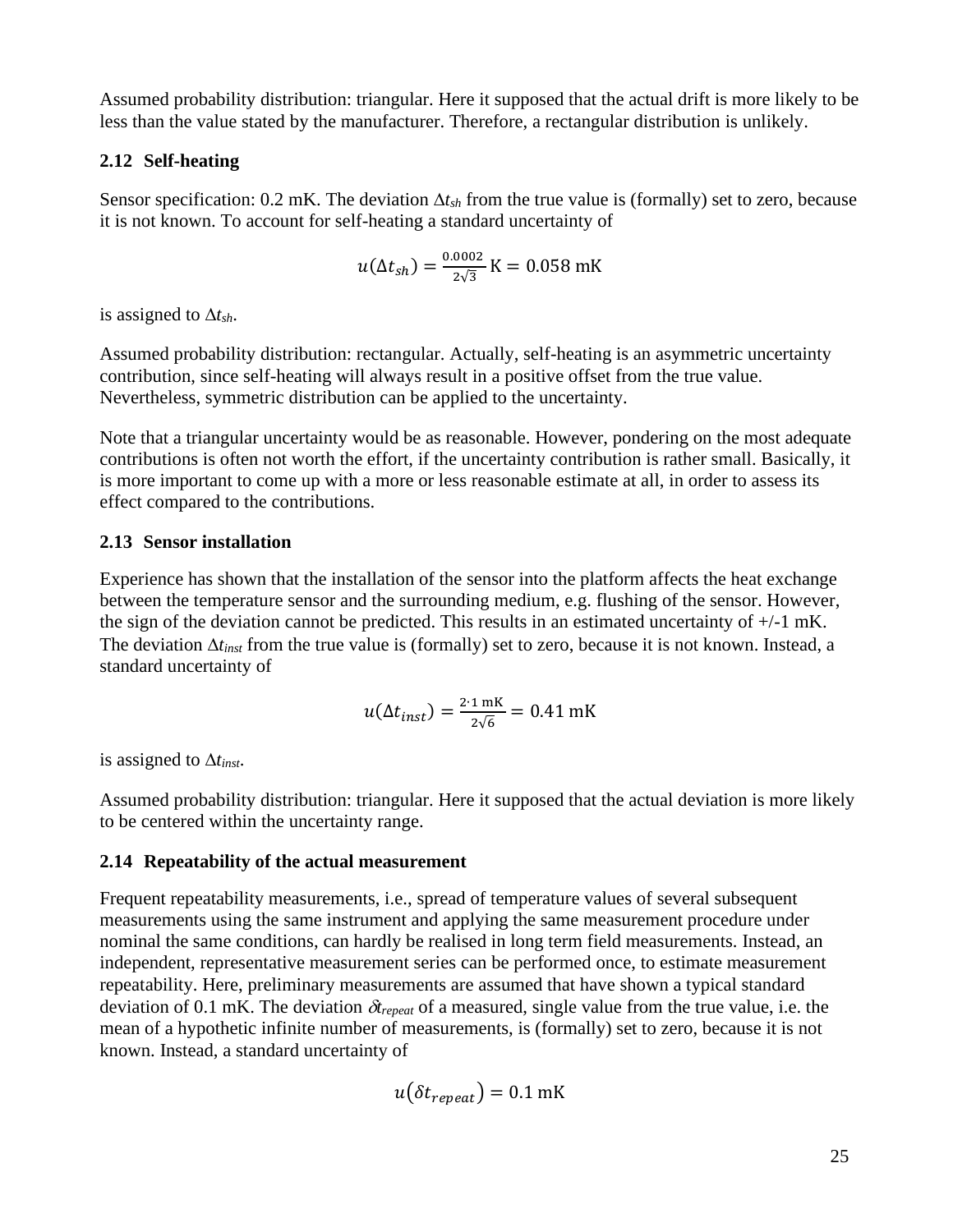is assigned to *trepeat*.

Assumed probability distribution: normal.

Note that repeatability must not be confused with stability. The later estimates the just spread of several subsequent readings while nothing is changed. Repeatability estimates the spread when the whole measurement procedure is repeated, including preparation of the measurement setup, water bath preparation, etc., but using the same instruments, samples, etc.

In this example, repeatability is assumed to be significantly larger than the contributions due to instrument resolution, but similar to the value estimated for stability. Hence, the stability is the only contribution considered in the below calculation of the combined standard uncertainty.

### **2.15 Reproducibility**

Reproducibility, i.e., the spread of temperature values measured by different people, with different (compatible) instruments under nominally the same conditions, is rather difficult to quantify, since it can only be estimated by an interlaboratory comparison that is adequately designed to reflect the actual measurement conditions. However, if the calibration laboratory that performs the calibration is part of the international accreditation system it has to participate regularly in comparison measurements. The minimal uncertainty it may assign to its calibration results is determined by its performance in such comparisons. The same holds for the reference values of certified calibration standards. Hence, the uncertainty of the measurement error estimated by such a calibration already includes, at least to some extent, the reproducibility contribution. Since certified calibration is assumed here and all other potential uncertainty sources are considered, no further reproducibility contribution is included in this calculation. However, in practice, this must be decided on a case by case basis. In fact, occasional comparison measurements between oceanographic laboratories and measurement facilities could validate if assigned uncertainties are appropriate.

The temperature value t calculates from

$$
t = t_{ind} - \Delta t_{me} - \Delta t_{stab} - \Delta t_{long\_stab} - \Delta t_{sh} - \Delta t_{inst} - \Delta t_{repeat}
$$
 (A8)

using the numbers given in the example

$$
t = 15.1427 \text{ °C} - 0.0054 \text{ °C} = 15.1373 \text{ °C}
$$

Eq. A8 constitutes the measurement function *f* for the output quantity *t*. Since most potential deviations  $\Delta t_{\rm vvv}$  are set to zero the final temperature value is only determined by the indicated value  $t_{ind}$  and the compensation for bias  $\Delta t_{me}$  determined in a calibration. *f* allows to formally introduce all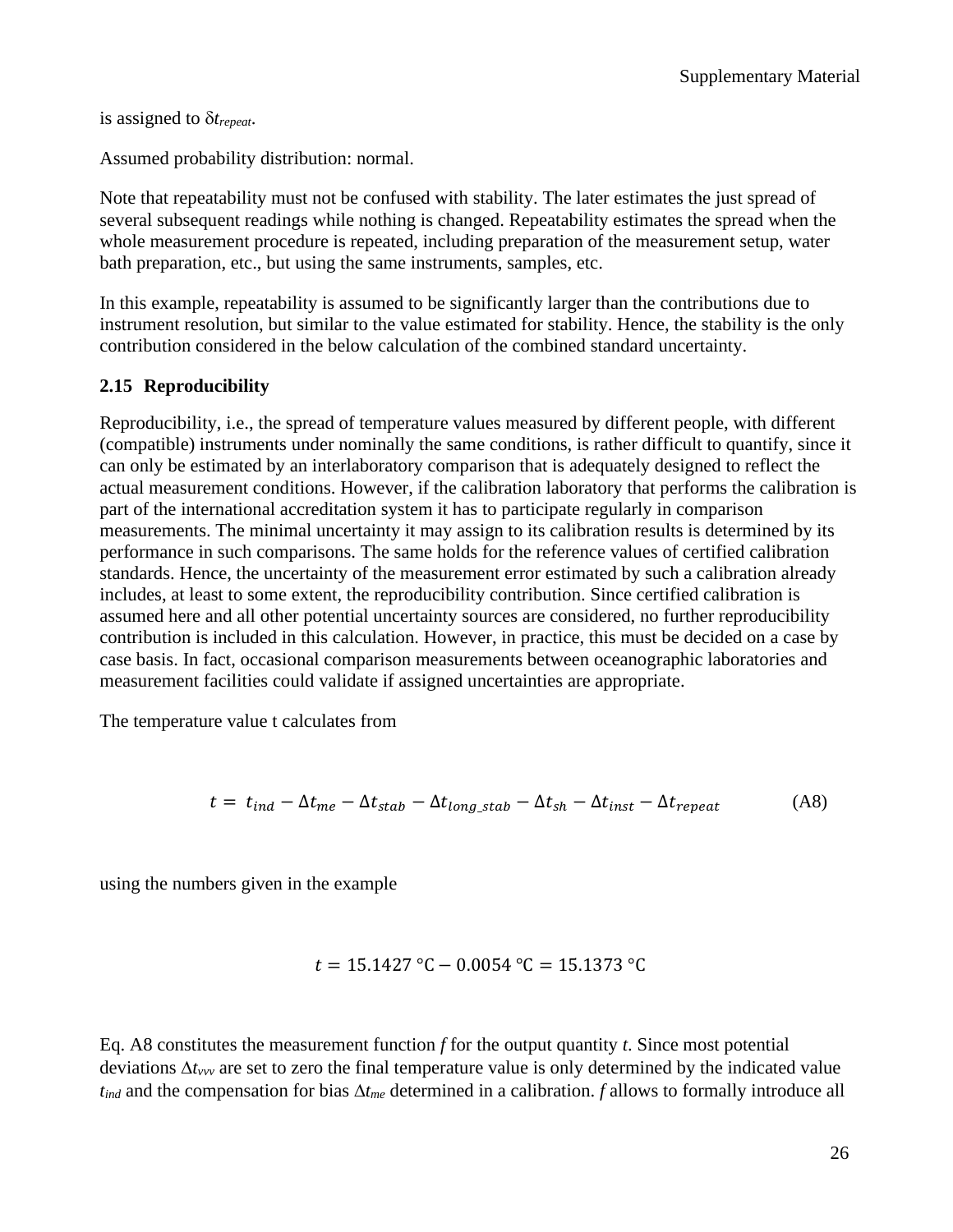uncertainty contributions according to eq. (A1). Consequently, applying eq. (A1) gives the uncertainty of *t*.

$$
u(t) = \sqrt{u(t_{ind})^2 + u(\Delta t_{me})^2 + u(\Delta t_{stab})^2 + u(\Delta t_{long\_stab})^2 + u(\Delta t_{sh})^2 + u(\Delta t_{inst})^2 + u(\Delta t_{repeat})^2}
$$

In this example the uncertainty of *t*, six months after calibration, is calculated as follows:

 $u_c(t) = \sqrt{0 + 3.15^2 + 0.1^2 + 0.49^2 + 0.058^2 + 0.41^2 + 0}$  mK = 3.22 mK.

and  $U_c(t) = 6.4$  mK.

#### **2.16 Example on How to Consider Correlations**

The example presented here describes a simple correlation and its effect on uncertainty. The temperature difference  $\Delta t = t_2 - t_1$  between two measurements at two different sites using the same instrument is defined as the measurand. Both temperature values *t<sup>1</sup>* and *t<sup>2</sup>* are the means of several measurements. They are both split into various formal variables as described above, having the same uncertainties as mentioned in the previous section. An analysis of the uncertainty contributions identifies the following correlations:

- $(\Delta t_1_m, \Delta t_2_m)$ , since the same instrument is used. Therefore,  $r(\Delta t_1_m, \Delta t_2_m) = 1$ .
- ( $\Delta t_{1\_long\_stab}$ ;  $\Delta t_{2\_long\_stab}$ ), since the same instruments is used and  $t_1$  and  $t_2$  are measured within a reasonably small period. Therefore,  $r(\Delta t_1_{long\_stab}; \Delta t_2_{long\_stab}) = 1$ .
- It is supposed for this example that a small drift within the instrument occurs after starting a measurement. Therefore, the measurement values forming the means  $t_1$  and  $t_2$  are suspected to be correlated. Application of eq. A6 (not shown) is assumed to reveal a correlation coefficient of  $r(t_1 \text{ stab}; t_2 \text{ stab}) = 0.8$ .

All other formal input quantities are assumed independent. This is not necessarily true. Unfortunately, the estimation of adequate correlation coefficients is often too difficult and too elaborate for practical use, if not impossible. In this case a more conservative uncertainty estimation could assume a correlation coefficient of 1 if correlation increases the combined uncertainty of  $\Delta t$ and, as it is the case here, it could assume a correlation coefficient of 0, if correlation decreases the combined uncertainty of  $\Delta t$ . However, given uncertainty contributions are small it is advisable to assess first if further elaborate correlation calculation is worth the effort.

The quantity value of the measurand  $\Delta t$  calculates from

$$
\Delta t = t_{2\_ind} - \Delta t_{2\_me} - \Delta t_{2\_stab} - \Delta t_{2\_long\_stab} - \Delta t_{2\_sh} - \Delta t_{2\_inst} - \Delta t_{2\_repeat}
$$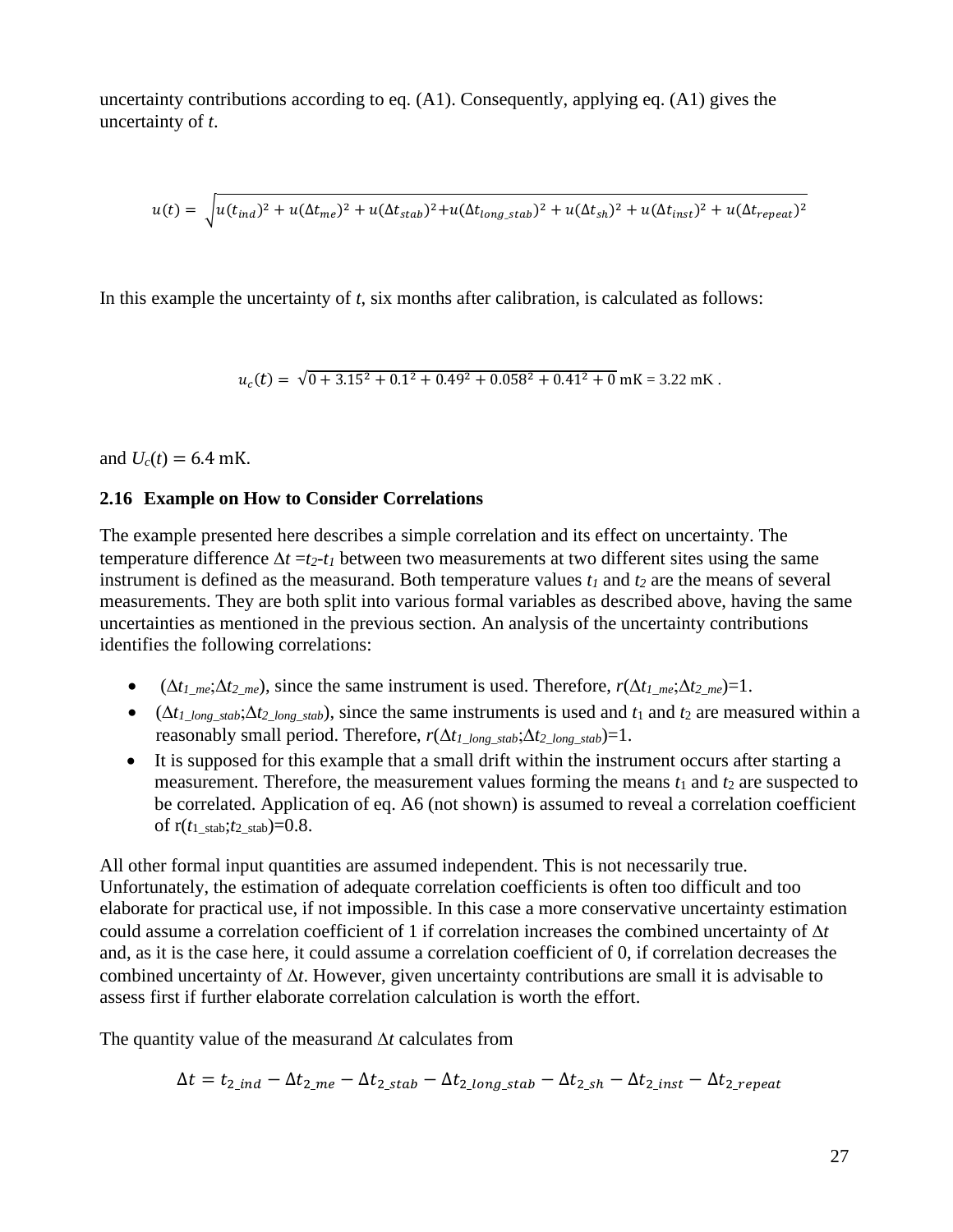$$
-(t_{1\_ind} - \Delta t_{1\_me} - \Delta t_{1\_stab} - \Delta t_{1\_long\_stab} - \Delta t_{1\_sh} - \Delta t_{1\_inst} - \Delta t_{1\_repeat})
$$

Based on the given numbers this expression reduces to

$$
\Delta t = t_{2\_ind} - t_{1\_ind} ,
$$

since the values of  $\Delta t_{1me}$  and  $\Delta t_{2me}$  cancel and all other contributions are zero.

Applying equation A5 the uncertainty of  $\Delta t$  gives

$$
u(\Delta t)^{2} = 2[u(t_{ind})^{2} + u(\Delta t_{me})^{2} + u(\Delta t_{stab})^{2} + u(\Delta t_{long\_stab})^{2} + u(\Delta t_{sh})^{2} + u(\Delta t_{inst})^{2} + u(\Delta t_{repeat})^{2}]
$$
  
- 2 [r( $\Delta t_{1-me}$ ;  $\Delta t_{2-me}$ )u( $\Delta t_{me}$ )<sup>2</sup> + r( $\Delta t_{1stab}$ ;  $\Delta t_{2stab}$ )u( $\Delta t_{stab}$ )<sup>2</sup>  
+ r( $\Delta t_{1long\_stab}$ ;  $\Delta t_{2long\_stab}$ )u( $\Delta t_{long\_stab}$ )<sup>2</sup>]

$$
u(\Delta t) = \sqrt{2 \cdot 3.22^2 - 2[1 \cdot 3.15^2 + 0.8 \cdot 0.1^2 + 1 \cdot 0.49^2]} = 0.60 \text{ mK}
$$

Obviously, the uncertainty of the difference is much smaller compared to an individual *t* value, since the main uncertainty contribution, i.e. the uncertainty of the measurement error, cancels. A similar effect can be shown for ratios of two quantity values of similar size, which is the main reason for the definition of Practical Salinity in terms of a conductivity ratio.

#### **3 References and relevant documents**

American Association for Laboratory Accreditation. 2014. G104 - Guide for Estimation of Measurement Uncertainty in Testing.

Bell, S. 1999. A Beginner's Guide to Uncertainty of Measurement. National Physical Laboratory, Teddington, Middlesex, United Kingdom.

BIPM, JCGM 100:2008. 2008. Evaluation of measurement data - Guide to the Expression of Uncertainty in Measurement (GUM). International Organization for Standardization. Geneva, Switzerland.

BIPM JCGM 200:2012. 2012. International vocabulary of metrology - Basic and general concepts and associated (VIM) 3rd edition (2008 version with minor corrections). Geneva, Switzerland.

EUROLAB Technical Report 1/2006. 2006. Guide to the Evaluation of Measurement Uncertainty for Quantitative Test Results. Paris.

International Organization for Standardization (2017). General requirements for the competence of testing and calibration laboratories. ISO/IEC 17025:2017, Section 7.5.

ISO/TC 8/SC 13 Marine technology, https://www.iso.org/committee/5317919/x/catalogue, in development. Accessed November 27, 2018.